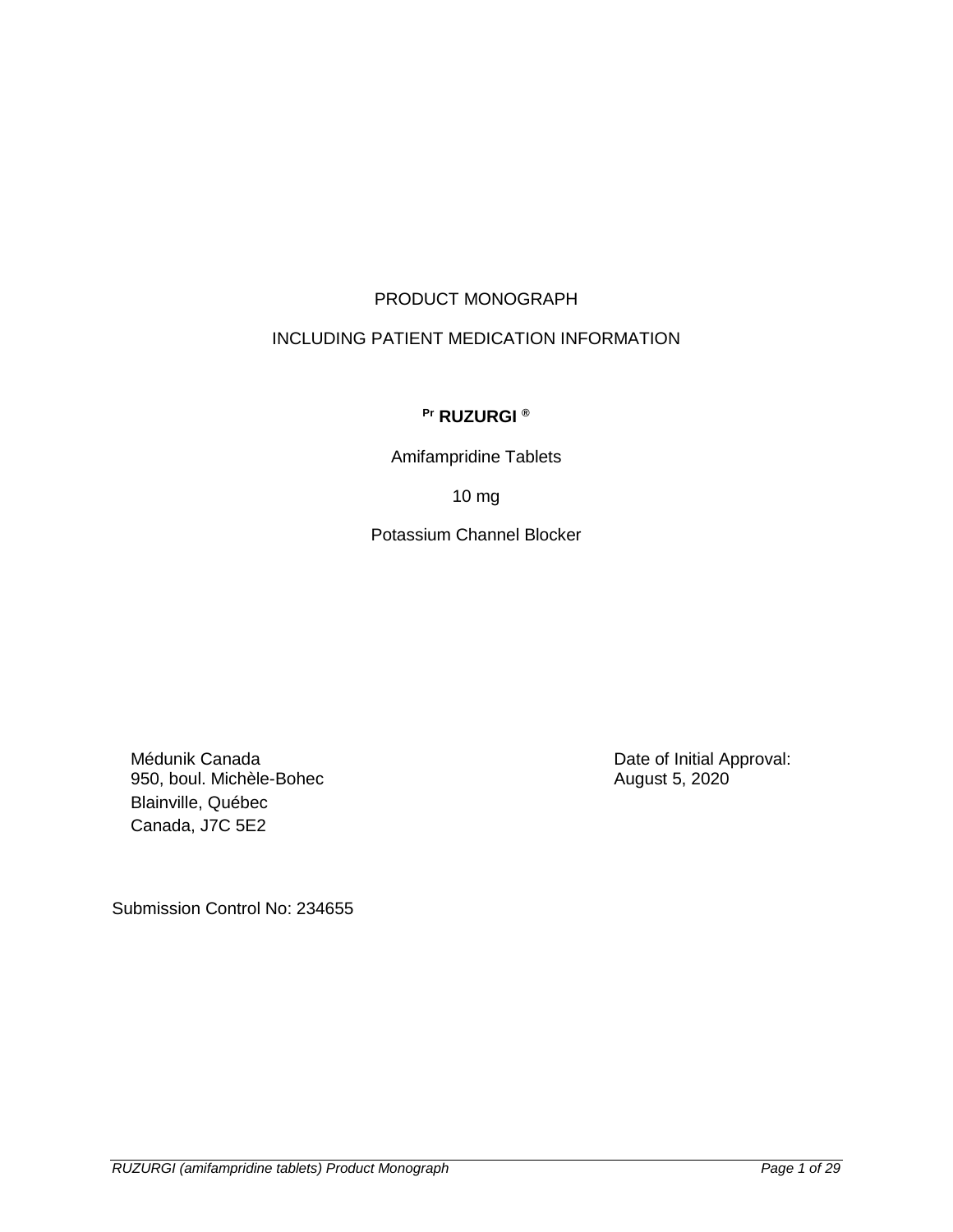|  | <b>TABLE OF CONTENTS</b> |
|--|--------------------------|
|  |                          |

<span id="page-1-0"></span>

|              | 1.1<br>1.2                                          |  |
|--------------|-----------------------------------------------------|--|
| $\mathbf{2}$ |                                                     |  |
| 3            | 3.1<br>3.2<br>3.3<br>3.4                            |  |
| 4            |                                                     |  |
| 5            | DOSAGE FORMS, STRENGTHS, COMPOSITION AND PACKAGING7 |  |
| 6            | 6.1<br>6.1.1<br>6.1.2<br>6.1.3<br>6.1.4             |  |
| 7            | 7.1<br>7.2<br>7.3                                   |  |
| 8            | 8.1<br>8.2<br>8.3<br>8.4                            |  |
| 9            | 9.1<br>9.2<br>9.3                                   |  |
| 10           |                                                     |  |
|              |                                                     |  |
| 11           |                                                     |  |
| 12           | 12.1<br>12.2                                        |  |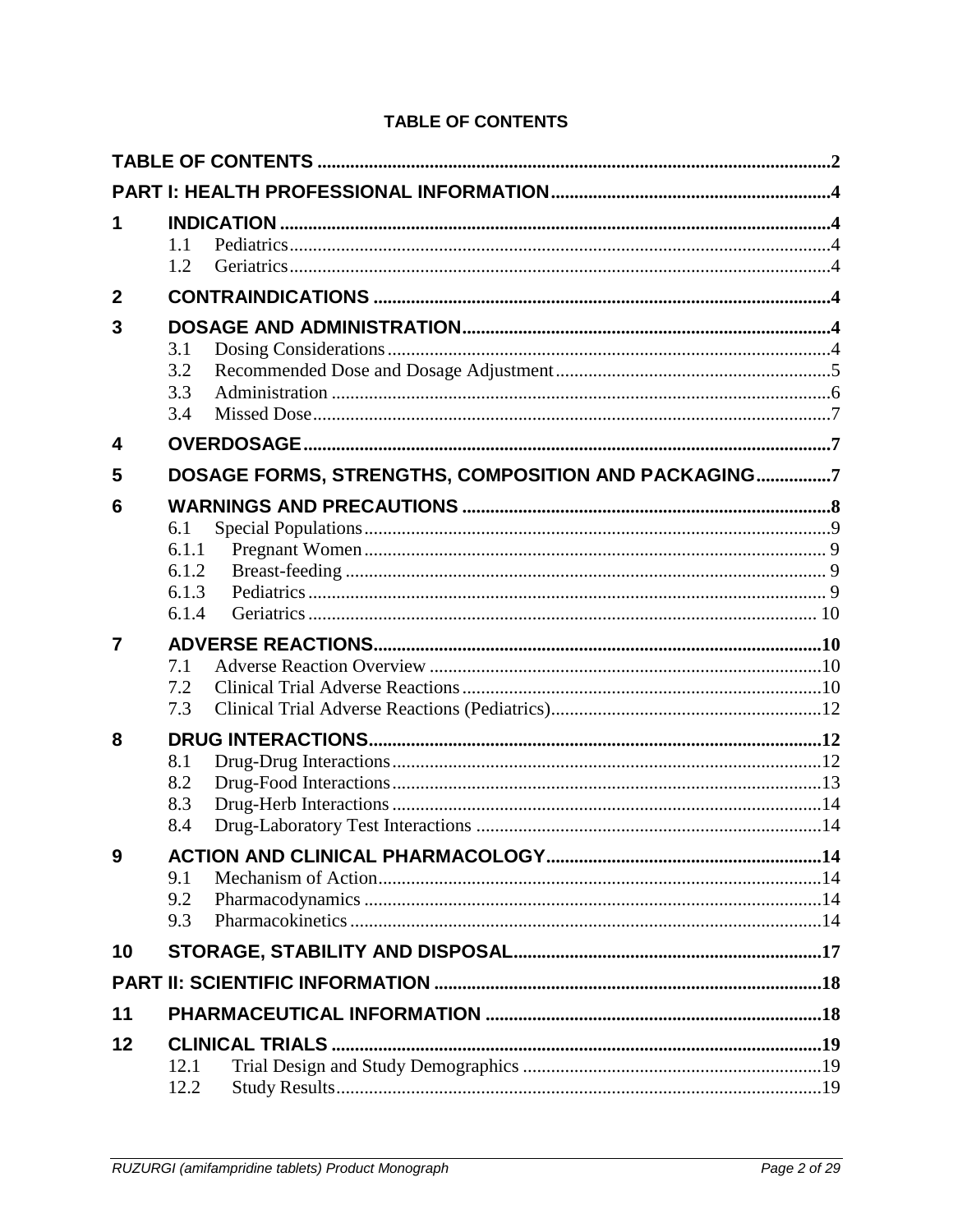| 13 |  |
|----|--|
|    |  |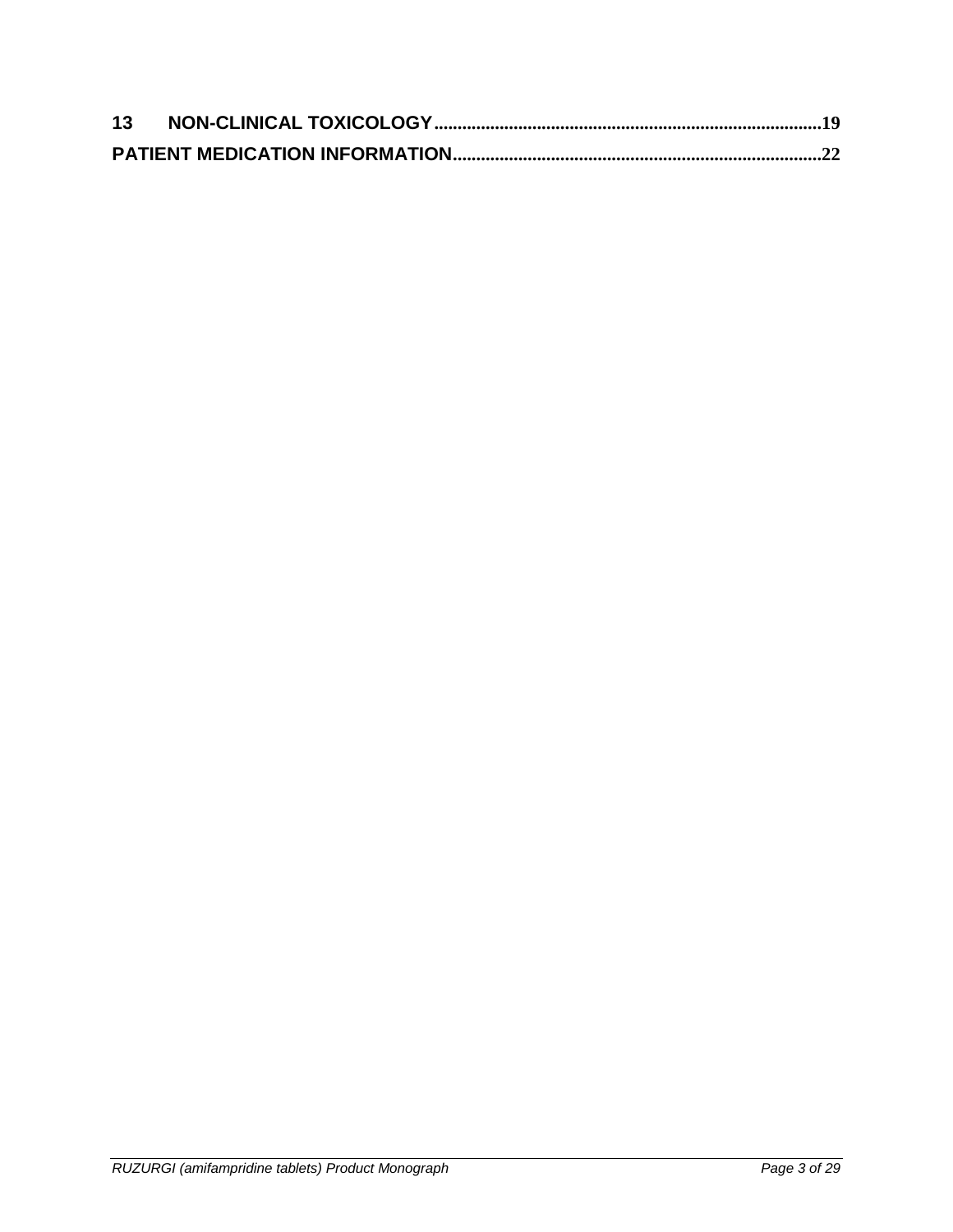## **PART I: HEALTH PROFESSIONAL INFORMATION**

## <span id="page-3-1"></span><span id="page-3-0"></span>**1 INDICATION**

RUZURGI (amifampridine) is indicated for the symptomatic treatment of Lambert-Eaton myasthenic syndrome (LEMS) in patients 6 years of age and older.

Lambert-Eaton myasthenic syndrome (LEMS) should be diagnosed by a health professional who has experience and knowledge in clinical features of this disease.

RUZURGI should only be prescribed by health professionals who have experience in the treatment of LEMS, are knowledgeable of the efficacy and safety profile of this drug, and are able to discuss benefits/risks of treatment with patients.

### <span id="page-3-2"></span>**1.1 Pediatrics**

**Pediatrics (<6 years of age)**: The safety and efficacy of RUZURGI in patients younger than 6 years of age have not been studied. RUZURGI is not indicated for use in this patient population.

### <span id="page-3-3"></span>**1.2 Geriatrics**

**Geriatrics (≥65 years of age):** A total of 106 elderly LEMS patients have received treatment in controlled clinical trials and Expanded Access Programs of RUZURGI. Based on these data, there is no significant difference in safety and efficacy between the elderly and younger adults. However, due to the greater frequency of decreased hepatic, renal, or cardiac function, and of concomitant disease or other drug therapy in the elderly, RUZURGI should be initiated in the geriatric population at the low end of dosing range, followed by slower titration to effect (see **WARNINGS AND PRECAUTIONS (7), Special Populations, Geriatrics, DOSAGE AND ADMINISTRATION and ACTION AND CLINICAL PHARMACOLOGY (9), Special Populations and Conditions, Geriatrics**).

### <span id="page-3-4"></span>**2 CONTRAINDICATIONS**

RUZURGI (amifampridine) is contraindicated in patients who:

- Are hypersensitive to this drug or to any ingredient in its formulation, including any nonmedicinal ingredient, or component of the container. For a complete listing, see **DOSAGE FORMS, STRENGTHS, COMPOSITION AND PACKAGING (5)**;
- Have history of seizures;
- Are taking other forms of amifampridine or other aminopyridines.

### <span id="page-3-5"></span>**3 DOSAGE AND ADMINISTRATION**

### <span id="page-3-6"></span>**3.1 Dosing Considerations**

The following situations may affect dosing of RUZURGI (amifampridine)

- Dosing should be individualized based on disease severity, patient response, and patient population.
- RUZURGI is extensively metabolized/acetylated by N-acetyltransferase 2 (NAT2).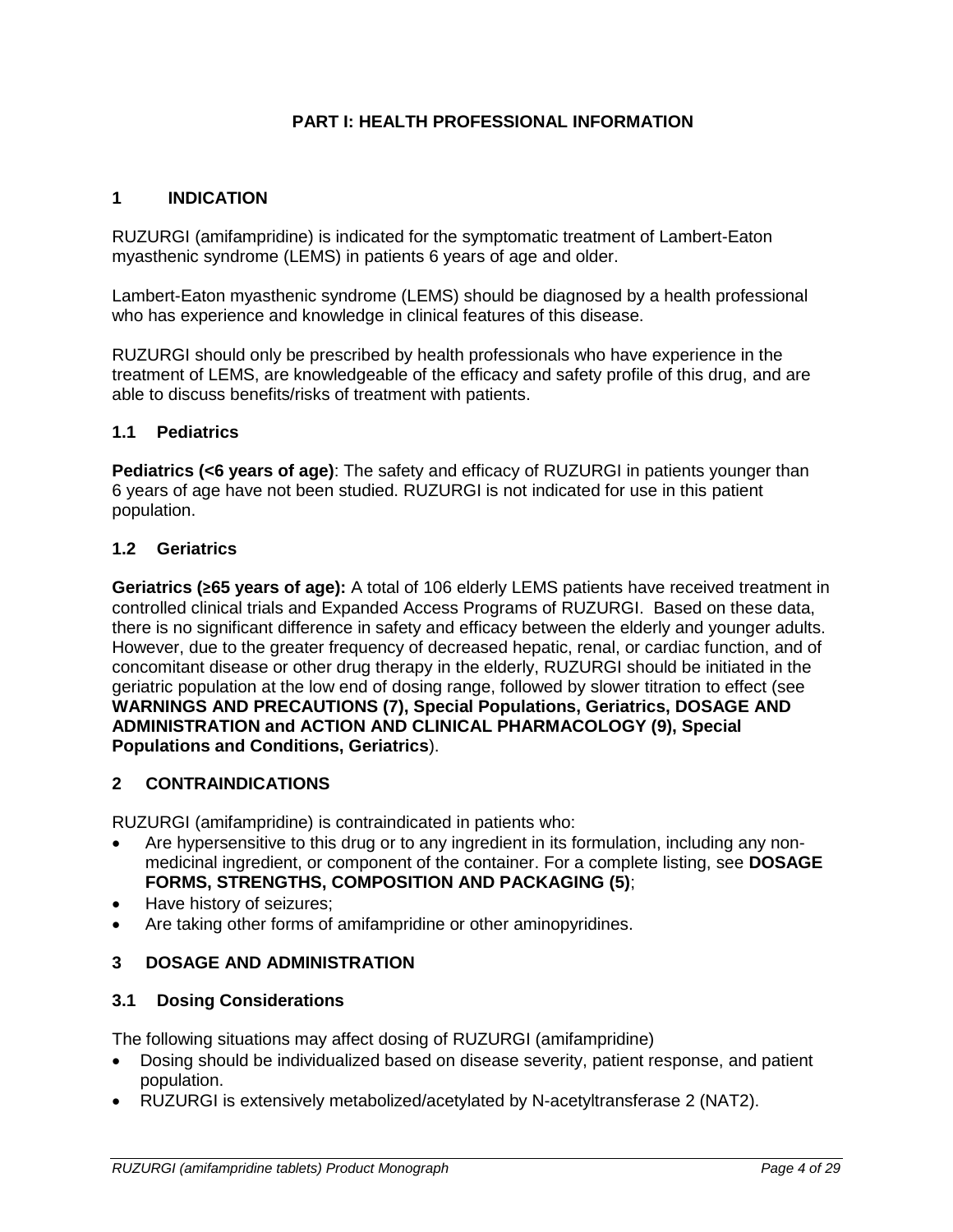Therefore, RUZURGI should be initiated at the lowest recommended starting dose possible in patients who are known NAT2 slow acetylators (see **DOSAGE AND ADMINISTRATION (3), Recommended Dose and Dosage Adjustment; WARNINGS AND PRECAUTIONS (6), Hepatic/Billiary/Pancreatic; ACTION AND CLINICAL PHARMACOLOGY (9), Genetic Polymorphism**).

- RUZURGI can accumulate in patients with renal impairment. In patients with mild and moderate renal impairment, RUZURGI should be initiated at the lowest possible dose and titrated slowly to clinical effect while monitoring for adverse reactions and tolerability. Additional caution should be exercised when dosing patients with severe renal impairment. No dosing recommendations can be made for patients with end-stage renal disease or those receiving dialysis (see **WARNINGS AND PRECAUTIONS (6), Renal**; **ACTION AND CLINICAL PHARMACOLOGY (9), Renal Impairment**).
- To avoid the risk of overdose, RUZURGI should not be taken with other forms of amifampridine or with other aminopyridines (see **CONTRAINDICATIONS (2)**).
- Caution is advised if administering RUZURGI to patients with risk factors for torsade de pointes or in combination with drugs known to prolong QT interval (see **WARNINGS AND PRECAUTIONS (6), Cardiovascular; DRUG INTERACTIONS (8); ACTION AND CLINICAL PHARMACOLOGY (9), Pharmacodynamics**).

# <span id="page-4-0"></span>**3.2 Recommended Dose and Dosage Adjustment**

Dosing should be individualized based on disease severity, patient response, and patient population. The dose should be gradually titrated to the optimal effective dose with the minimum of side effects. Once achieved, this optimal dose should be maintained, and dosing frequency should be adjusted, as needed.

# Patients 6 years of age and older

RUZURGI should be initiated at the lowest possible dose and titrated slowly to effect while closely monitoring tolerability and adverse events. The recommended oral dose is based on body weight (see Table 1).

| <b>Age and Body</b><br>Weight               | <b>Initial Dose</b>                                                               | <b>Titration</b><br>Regimen                                                                   | <b>Maximum</b><br>Recommended<br><b>Single Dose</b> | <b>Maximum Total</b><br><b>Daily</b><br><b>Maintenance</b><br><b>Dose</b>      |
|---------------------------------------------|-----------------------------------------------------------------------------------|-----------------------------------------------------------------------------------------------|-----------------------------------------------------|--------------------------------------------------------------------------------|
| All patients<br>weighing less<br>than 45 kg | 5 mg to 10 mg<br>daily, in divided<br>doses $(2 \text{ to } 3)$<br>times per day) | Increase daily in<br>2.5 mg $*$ to 5 mg<br>increments,<br>divided in up to<br>5 doses per day | $10 \text{ mg}$                                     | $40 \text{ mg}$                                                                |
| All patients<br>weighing 45 kg<br>or more   | 10 mg to 20 mg<br>daily, in divided<br>doses (2 to<br>3 times per day)            | Increase daily in<br>5 mg to 10 mg<br>increments,<br>divided in up to<br>5 doses per day      | $20 \, mg$                                          | 80 mg<br>Some patients<br>may benefit from<br>a total daily dose<br>of 100 mg. |

### **Table 1 – Recommended Dose for Patients 6 years of age and older**

\* see Administration (3.3) for method to achieve these doses.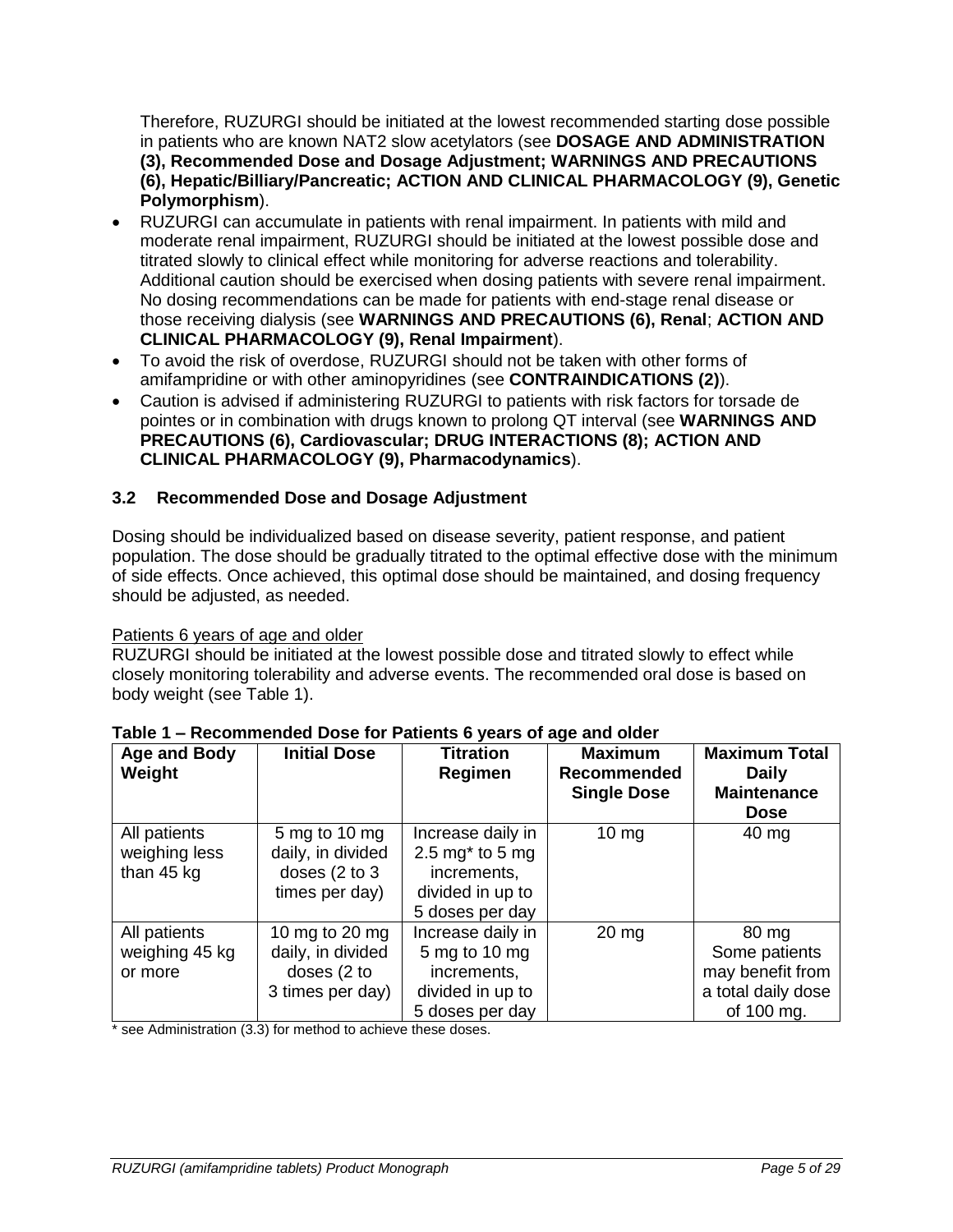# Known N-acetyltransferase 2 (NAT2) Slow Acetylators:

The recommended starting dosage in patients weighing less than 45 kg who are known NAT2 slow acetylators is 5 mg daily taken orally in divided doses, 2 to 3 times per day. The recommended starting dose of RUZURGI in patients weighing 45 kg or more who are known NAT2 slow acetylators is 10 mg daily taken orally in divided doses (2 to 3 times per day) (see **WARNINGS AND PRECAUTIONS (6), Special Populations; ACTION AND CLINICAL PHARMACOLOGY (9)**).

#### Use in Hepatic Impairment:

RUZURGI has not been studied in controlled clinical trials of patients or volunteers with any degree of hepatic impairment. RUZURGI is extensively metabolized and hepatic impairment can slow its metabolism, resulting in higher plasma drug levels (see **WARNINGS AND PRECAUTIONS (6), Hepatic/Biliary/Pancreatic**; **ACTION AND CLINICAL PHARMACOLOGY (9), Pharmacokinetics**).

Initiation and titration of RUZURGI in patients with mild and moderate hepatic impairment should be done cautiously, using the lowest recommended initial single and total daily doses. Additional caution and monitoring of adverse reactions is recommended for patients with severe hepatic impairment (see **WARNINGS AND PRECAUTIONS (6), Hepatic/Biliary/Pancreatic**).

The recommended starting dose for patients weighing less than 45 kg with mild and moderate hepatic impairment is 5 mg daily taken orally in divided doses (2 to 3 times per day) using the lowest possible total daily dose with a recommended maximum of 20 mg/day. The recommended starting dose of RUZURGI in patients weighing 45 kg or more with mild or moderate hepatic impairment is 10 mg daily taken orally in divided doses (2 to 3 times per day) using the lowest possible total daily dose with a recommended maximum of 40 mg/day. No dosage recommendations for RUZURGI can be made for patients with severe hepatic impairment (see **WARNINGS AND PRECAUTIONS (6), Special Populations**)*.*

### Use in Renal Impairment:

RUZURGI has not been studied in controlled trials of patients or volunteers with any degree of renal impairment. RUZURGI should be titrated more slowly, using the lowest dose in patients with moderate or severe renal impairment (see **WARNINGS AND PRECAUTIONS (6), Renal**).

The recommended starting dosage for patients weighing less than 45 kg with renal impairment is 7.5 mg daily taken orally in divided doses to a maximum daily dose of 20 mg. The recommended starting dose of RUZURGI in patients weighing 45 kg or more with renal impairment (creatinine clearance 15 to 90 mL/min) is 15 mg daily taken orally in divided doses to a maximum daily dose of 40 mg (see **WARNINGS AND PRECAUTIONS (6), Special Populations**)*.* No dosage recommendations for RUZURGI can be made for patients with endstage renal disease or those undergoing dialysis.

### <span id="page-5-0"></span>**3.3 Administration**

RUZURGI can be taken without regard to food intake. However, administration of RUZURGI with food could mitigate paresthesia and abdominal discomfort (see **ACTION AND CLINICAL PHARMACOLOGY (9), Pharmacokinetics**).

#### Preparation of 1 mg/mL Suspension:

When patients require a dosage in less than 5 mg increments, have difficulty swallowing tablets, or require feeding tubes, a 1 mg/mL suspension can be prepared (e.g., by placing three 10 mg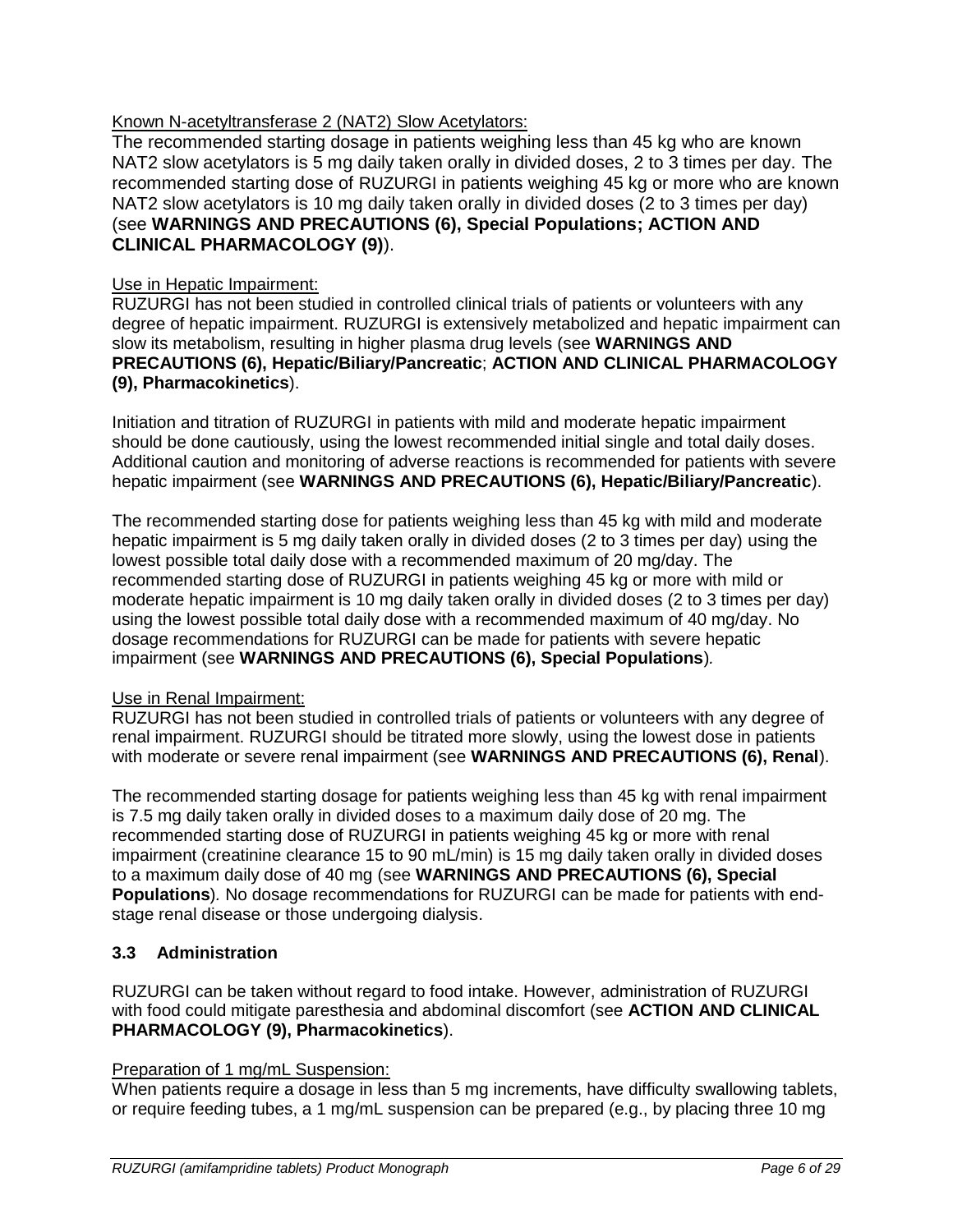tablets in a 30 mL container, adding 30 mL of sterile water, and shaking well for 30 seconds).

Crushing the tablets prior to making the suspension is not necessary. After preparation of the suspension, an oral syringe can be used to draw up and administer the correct dose by mouth or by feeding tube. The suspension should be refrigerated between doses and shaken well before drawing up each dose.

The suspension can be stored under refrigeration for up to 24 hours. Any unused portion of the suspension should be discarded after 24 hours.

# <span id="page-6-0"></span>**3.4 Missed Dose**

If a dose is missed by a few hours, patients who experience weakness should take their usual dose as soon as possible. If it is close to their next dose, they should take their medication at the next regular interval. Patients should not take double or extra doses.

# <span id="page-6-1"></span>**4 OVERDOSAGE**

Events reported after inadvertent overdose of repeated single doses of RUZURGI 20 mg in patients on stable chronic doses included diffuse muscle spasm and chest, abdominal or back pain. In case reports, events reported after intake of RUZURGI (amifampridine) at doses of 300 mg per day or greater included vomiting, nystagmus, seizures and status epilepticus, rhabdomyolysis, chest pain, diaphoresis, palpitations, paroxysmal supraventricular tachycardia, transient QTc prolongation, aspiration with acute respiratory failure, and cardiac arrest.

Patients with suspected overdose with RUZURGI should be monitored for signs or symptoms of exaggerated RUZURGI adverse reactions or effects, and appropriate symptomatic treatment instituted immediately. ECG monitoring is recommended.

For management of a suspected drug overdose, contact your regional poison control centre.

# <span id="page-6-2"></span>**5 DOSAGE FORMS, STRENGTHS, COMPOSITION AND PACKAGING**

#### **Table 2 – Dosage Forms, Strengths, Composition and Packaging**

| Route of<br>Administration | Dosage Form /<br><b>Strength/Composition</b> | <b>Non-medicinal Ingredients</b>                                                                                                                  |
|----------------------------|----------------------------------------------|---------------------------------------------------------------------------------------------------------------------------------------------------|
| Oral                       | Tablet 10 mg                                 | Colloidal silicon dioxide, dibasic calcium<br>phosphate dihydrate, magnesium stearate,<br>microcrystalline cellulose, sodium starch<br>glycolate. |

RUZURGI tablets are oval, white to off-white, scored and debossed on one side with the numbers "10" to the left of the score mark and "110" to the right of the score mark, or "10 | 110", and debossed with "JACOBUS" on the other side. The 10 mg tablets are functionally scored to facilitate splitting.

RUZURGI is supplied in HDPE bottles of 100 tablets with desiccant and a child-resistant polypropylene screw cap.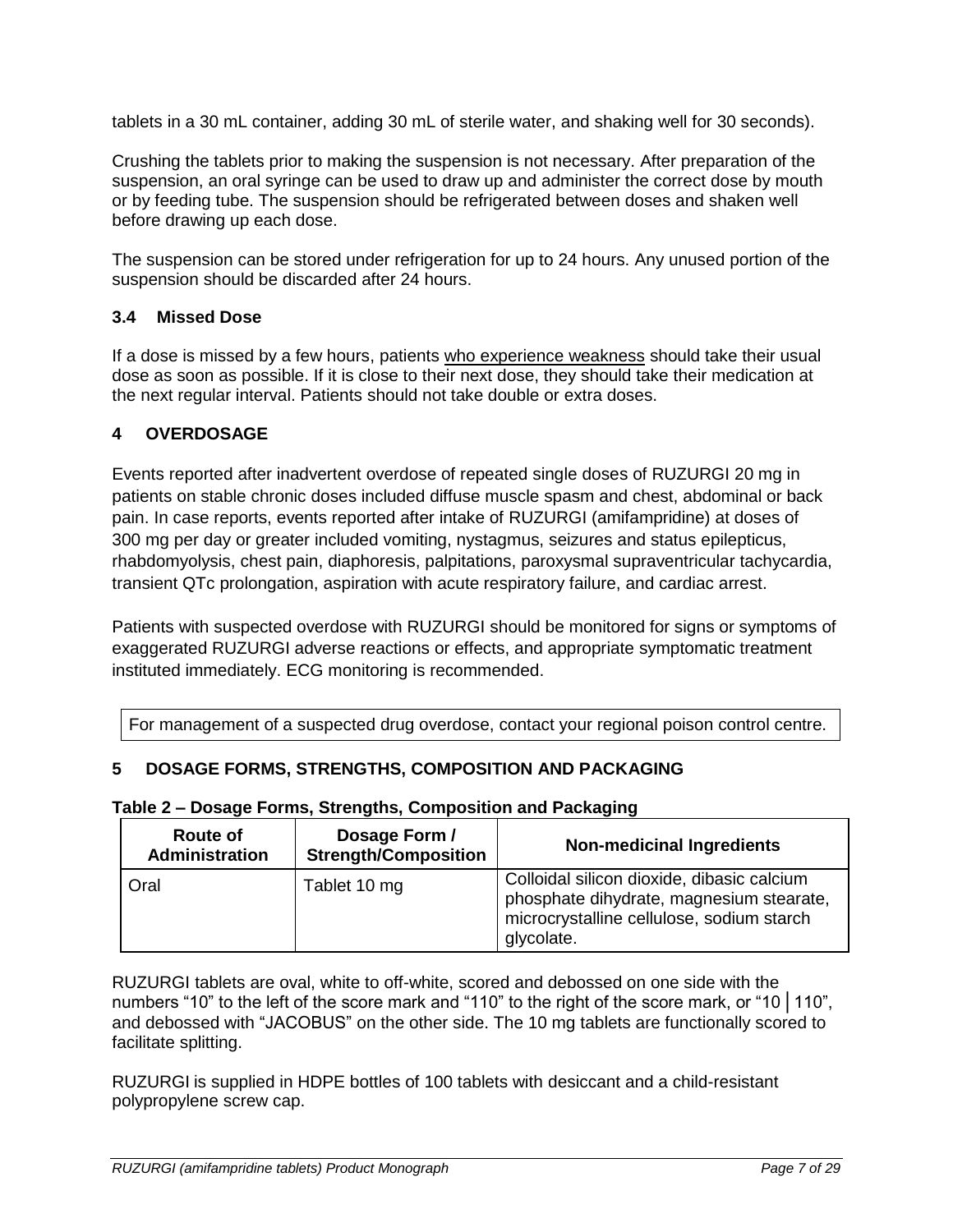## <span id="page-7-0"></span>**6 WARNINGS AND PRECAUTIONS**

### **Cardiovascular**

**QTc Interval Prolongation**: RUZURGI can cause QTc interval prolongation in Nacetyltransferase 2 slow acetylators (see **ACTION AND CLINICAL PHARMACOLOGY (9), Electrocardiography**). Drugs that prolong the QTc increase the risk of torsade de pointes, a polymorphic ventricular tachyarrhythmia. Generally, the risk of torsade de pointes increases with the magnitude of QTc prolongation produced by a drug. Torsade de pointes can be asymptomatic or experienced by the patient as dizziness, palpitations, syncope, or seizures. If sustained, torsade de pointes can progress to ventricular fibrillation and sudden cardiac death.

Caution should be observed if RUZURGI is administered to patients who have risk factors for torsade de pointes. Risk factors for torsade de pointes in the general population include, but are not limited to, the following: female gender; age 65 years or older; baseline prolongation of the QT/QTc interval; congenital long QT syndrome; cardiac disease (e.g., myocardial infarction, heart failure); history of arrhythmias; bradycardia (<50 beats per minute); and electrolyte disorders. Hypokalemia, hypocalcemia, and hypomagnesemia should be corrected prior to initiation or continuation of RUZURGI.

#### **Endocrine and Metabolism**

Exposure of RUZURGI is increased in patients who are N-acetyltransferase (NAT2) slow acetylators (see **ACTION AND CLINICAL PHARMACOLOGY (9)**)*.* Therefore, initiate RUZURGI in patients who are known NAT2 slow acetylators at the lowest recommended starting dose and monitor for adverse reactions*.* Dose titration should be based on clinical response and tolerability (see **DOSAGE AND ADMINISTRATION (3), Recommended Dose and Dosage Adjustment**).

### **Hepatic/Biliary/Pancreatic**

The effects of RUZURGI have not been studied under controlled conditions in patients or volunteers with any degree of hepatic impairment. Since RUZURGI is extensively metabolized/acetylated by N-acetyltransferase 2 (NAT2), hepatic impairment can cause an increase in exposure. Therefore, initiate RUZURGI in patients with mild and moderate hepatic impairment using the lowest recommended initial single and total daily doses. Additional caution and monitoring of adverse reactions is recommended for patients with severe hepatic impairment (see **DOSAGE AND ADMINISTRATION (3)** and **ACTION AND CLINICAL PHARMACOLOGY (9), Special Populations and Conditions, Hepatic Impairment**).

#### **Neurologic**

#### Seizures

RUZURGI can cause seizures. Seizures have been observed in patients with and without previous history of seizures taking RUZURGI at the recommended therapeutic doses, and at various times after initiation of treatment. Seizures may be dose dependent. Patients with history of seizures or tremor were not included in controlled clinical trials of RUZURGI. Some of the patients were taking medications or had comorbid medical conditions that may have lowered the seizure threshold (see **DRUG INTERACTIONS (8), Drug-Drug Interactions**)*.* Consider discontinuation or dose-reduction of RUZURGI in patients who have a seizure while on treatment. RUZURGI is contraindicated in patients with a history of seizures. It should be used with caution in combination with drugs that are known to lower seizure threshold (see **CONTRAINDICATIONS (2)**).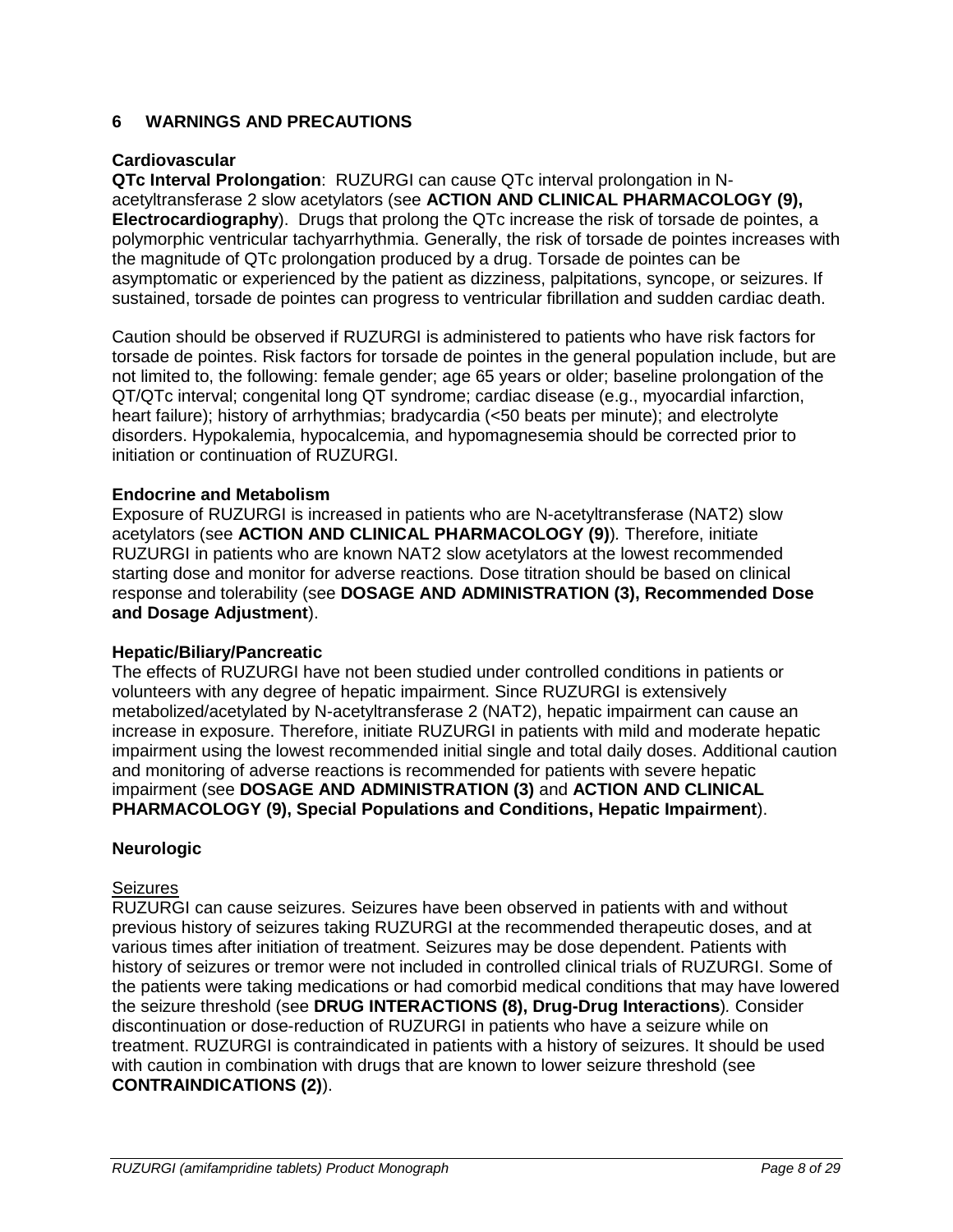## **Renal**

There is no controlled experience with RUZURGI in patients or volunteers with any degree of renal impairment. Renal clearance is an elimination pathway for RUZURGI and its inactive metabolite, 3-N-acetyl-amifampridine (see **ACTION AND CLINICAL PHARMACOLOGY (9), Renal Impairment**). Therefore, in patients with mild or moderate renal impairment, RUZURGI should be initiated at the lowest recommended starting dosage and patients should be closely monitored for adverse reactions. In patients with severe renal impairment, extra caution should be exercised and patients should be monitored for tolerability and adverse reactions. Consider dose reduction or discontinuation of RUZURGI for patients with renal impairment, as needed, based on clinical effect and tolerability (**see DOSAGE AND ADMINISTRATION (3), Renal Impairment**).

### **Sensitivity/Resistance**

In clinical trials, hypersensitivity reactions and anaphylaxis associated with RUZURGI administration have not been reported. However, since anaphylaxis has been reported in patients taking another aminopyridine it can occur with RUZURGI, as well. If anaphylaxis occurs, RUZURGI should be discontinued and appropriate therapy initiated.

## <span id="page-8-0"></span>**6.1 Special Populations**

## <span id="page-8-1"></span>**6.1.1 Pregnant Women**

There are no adequate and well-controlled studies of RUZURGI in pregnant women. Both RUZURGI and its metabolite cross the placenta and enter the fetal circulation and amniotic fluid. Women of childbearing potential should use effective contraception during treatment with RUZURGI (see **ADVERSE REACTIONS (7), Expanded Access Experience**).

RUZURGI should be used during pregnancy only if potential benefit to the mother justifies the potential risk to the fetus.

### <span id="page-8-2"></span>**6.1.2 Breast-feeding**

There is no reported experience with RUZURGI in nursing mothers. It is not known whether RUZURGI or its metabolite are secreted in human milk or how they affect milk production or what effects they have on the breastfed baby.

Because many drugs are excreted in human milk, a decision should be made to either discontinue nursing or discontinue the drug taking into account the mother's clinical need for RUZURGI, any potential adverse effects on the breastfed infant from RUZURGI, or from the underlying maternal condition.

### <span id="page-8-3"></span>**6.1.3 Pediatrics**

There is no controlled experience for the safety and efficacy of RUZURGI in pediatric LEMS patients. Seven patients, 9 to 16 years of age, have received RUZURGI in clinical practice.

There are no actual pharmacokinetic/exposure data in pediatric LEMS patients 6 to 17 years of age. Use of RUZURGI in this population is supported by evidence from controlled studies of RUZURGI in adults with LEMS, pharmacokinetic data in adult patients, pharmacokinetic modeling and simulation to identify the dosing regimen in pediatric patients, and some safety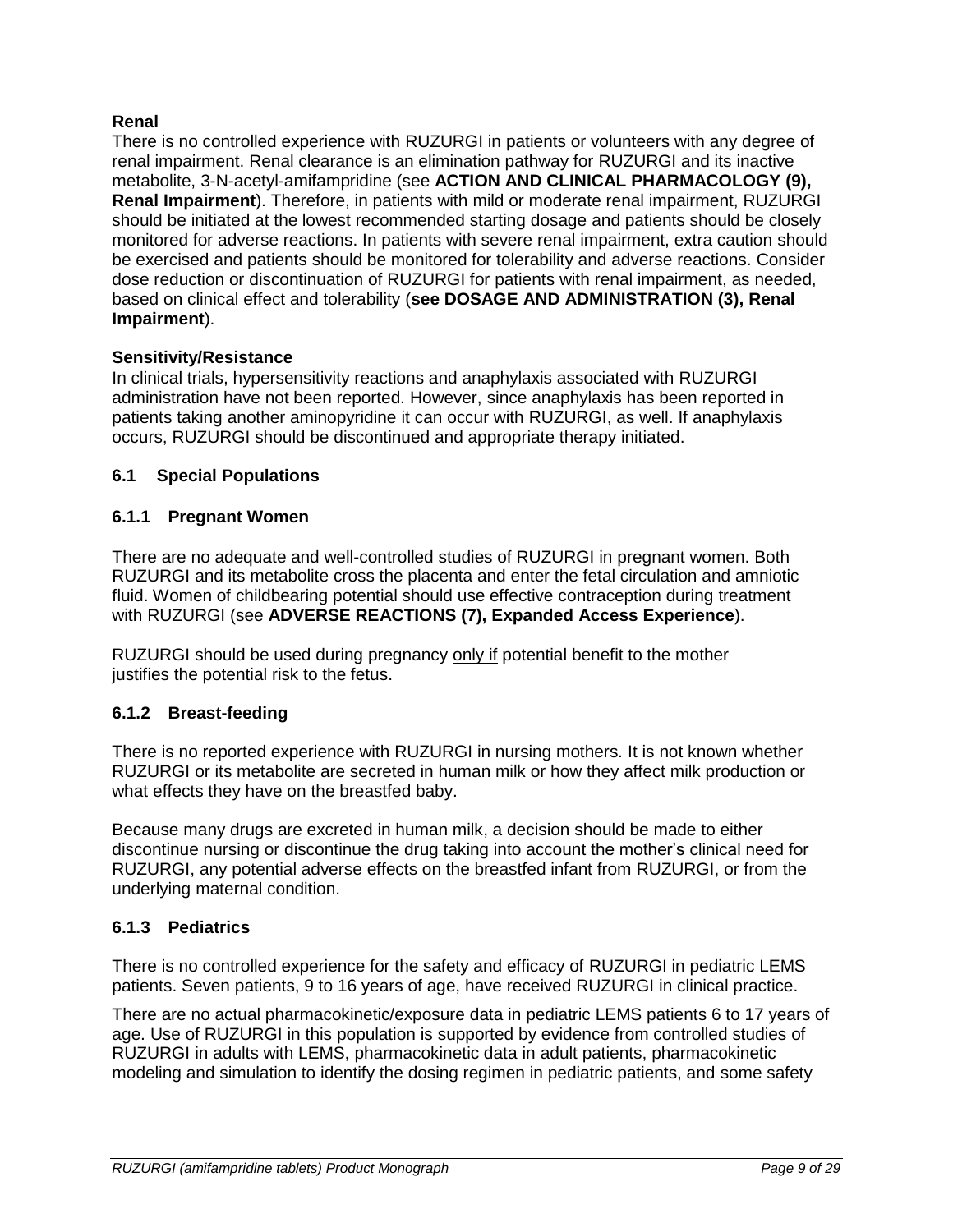data (see **DOSAGE AND ADMINISTRATION (3); ADVERSE REACTIONS (7)** and **ACTION AND CLINICAL PHARMACOLOGY (9)**).

Safety and efficacy in pediatric patients below the age of 6 years have not been studied.

## <span id="page-9-0"></span>**6.1.4 Geriatrics**

Based on data from controlled study of patients with LEMS and Expanded Access Programs, a total of 106 patients, 65 years of age and older, received treatment with RUZURGI. No overall differences in safety and efficacy were observed between the elderly and younger adult patients.

RUZURGI is known to be substantially excreted by the kidneys, and the risk of adverse reactions to this drug can be greater in patients with impaired renal function. Because elderly patients are more likely to have decreased renal function, care should be taken in individual dose selection and titration to effect. It may also be useful to monitor renal function.

# <span id="page-9-1"></span>**7 ADVERSE REACTIONS**

## <span id="page-9-2"></span>**7.1 Adverse Reaction Overview**

The following serious adverse reactions are described elsewhere in the labeling:

- Seizures (see **WARNINGS AND PRECAUTIONS (6)**)
- Hypersensitivity (see **WARNINGS AND PRECAUTIONS (6)**)

## <span id="page-9-3"></span>**7.2 Clinical Trial Adverse Reactions**

Because clinical trials are conducted under very specific conditions, the adverse reaction rates observed in the clinical trials may not reflect the rates observed in practice and should not be compared to the rates in the clinical trials of another drug. Adverse reaction information from clinical trials is useful for identifying drug-related adverse events and for approximating rates.

In a double-blind, 3-way crossover, clinical pharmacology study to assess the effects of RUZURGI on QTc interval prolongation, RUZURGI was administered as 4 equal doses of 30 mg at 4-hour intervals for one day (i.e., total daily dose of 120 mg that is 1.2 times greater than the maximum recommended total daily dose) to 52 healthy adult volunteers (see **ACTION AND CLINICAL PHARMACOLOGY (9), Cardiac Electrophysiology**)*.* Adverse reactions that occurred during RUZURGI treatment and with incidence at least 2% greater than placebo treatment are displayed in Table 3.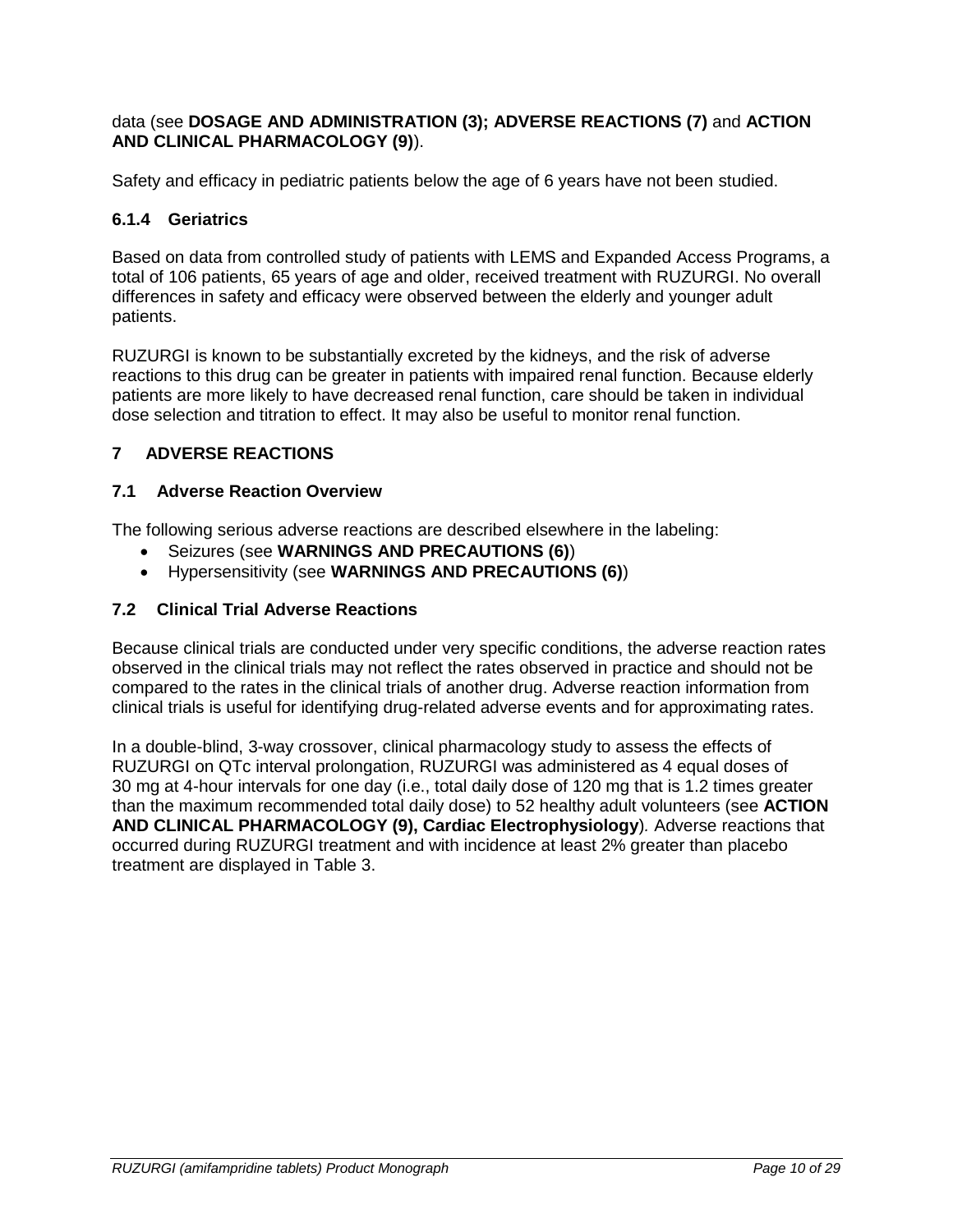**Table 3 – Adverse Reactions Occurring in ≥1% of Subjects During Ruzurgi Treatment and with at Least 2% Greater Incidence than Placebo**

| <b>System Organ Class (SOC)</b>                                                 | Ruzurgi        | <b>Placebo</b>   |
|---------------------------------------------------------------------------------|----------------|------------------|
| <b>Adverse Reactions</b>                                                        | $(n=52)$       | $(n=49)$         |
|                                                                                 | %              | %                |
| <b>Gastrointestinal Disorders</b>                                               |                |                  |
| Oral dysaesthesia                                                               | 29             | 0                |
| Abdominal pain*                                                                 | 25             | 0                |
| Dyspepsia                                                                       | 17             | $\overline{2}$   |
| Nausea                                                                          | 10             | $\overline{2}$   |
| Diarrhea                                                                        | $\overline{2}$ | $\boldsymbol{0}$ |
| <b>General Disorders and</b><br><b>Administration Site</b><br><b>Conditions</b> |                |                  |
| Chest discomfort                                                                | $\overline{2}$ | $\mathbf 0$      |
| Musculoskeletal and<br><b>Connective Tissue</b><br><b>Disorders</b>             |                |                  |
| Back pain                                                                       | 8              | $\overline{2}$   |
| Muscle spasms                                                                   | 6              | $\overline{2}$   |
| Pain in extremity                                                               | $\overline{2}$ | $\mathbf 0$      |
| <b>Nervous System Disorders</b>                                                 |                |                  |
| Dysaesthesia                                                                    | 48             | $\overline{2}$   |
| <b>Dizziness</b>                                                                | 12             | $\mathbf 0$      |
| Hypoesthesia                                                                    | 6              | $\mathbf 0$      |
| Dysgeusia                                                                       | $\overline{2}$ | $\mathbf 0$      |
| Paresthesia                                                                     | $\overline{2}$ | $\mathbf 0$      |
| <b>Respiratory, Thoracic and</b><br><b>Mediastinal Disorders</b>                |                |                  |
| Hiccups                                                                         | $\overline{2}$ | $\boldsymbol{0}$ |
| <b>Vascular Disorders</b>                                                       |                |                  |
| Hot flush                                                                       | $\overline{2}$ | 0                |
| Hypotension                                                                     | $\overline{2}$ | $\mathbf 0$      |

\* Includes abdominal pain and upper abdominal pain.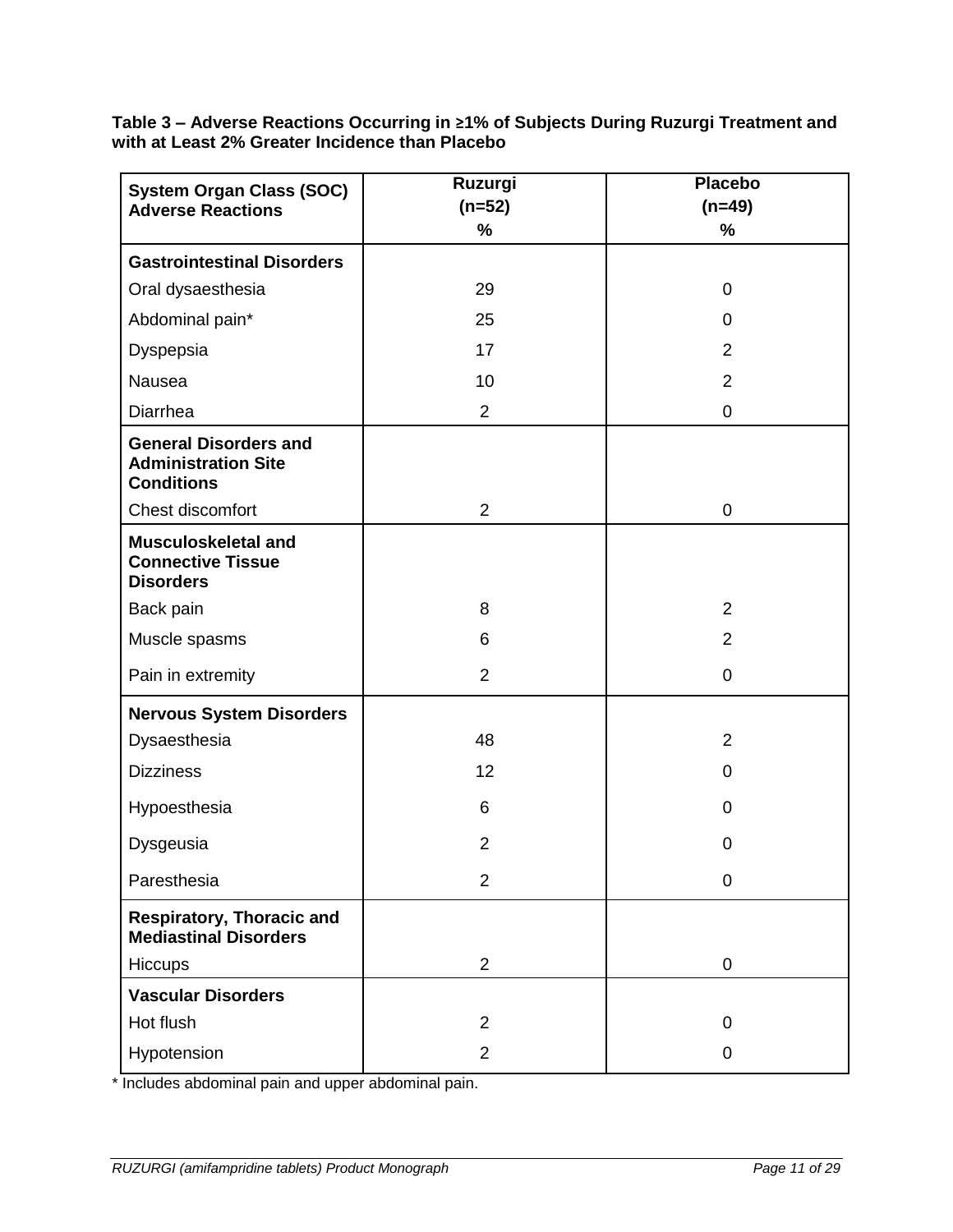Subjects classified as slow acetylators based on genotyping for variants of the Nacetyltransferase 2 (NAT2) gene were more likely to experience adverse reactions during RUZURGI treatment than intermediate or rapid acetylators (see **ACTION AND CLINICAL PHARMACOLOGY (9), Genetic Polymorphism**).

# Expanded Access Experience:

In the Expanded Access Programs, 162 patients with LEMS (54% female) were treated with RUZURGI. Among patients with available exposure data ( $n = 158$ ), the median duration of treatment was 1.7 years (mean: 4.85 years; range 1 day to 27.6 years) for a total of 766.4 person years. Patient age at the time RUZURGI was initiated ranged from 21 to 84 years (mean: 58.7 years). The median and mean of the maximum total daily dose was 75 mg/day and 68.3 mg/day, respectively.

In general, the most frequent adverse reactions observed in the Expanded Access Programs were similar to those observed in the QT study. Additionally, the following adverse reactions were reported in ≥5% of patients: falls, pneumonia, dyspnea, arthralgia, asthenia, depression, dysphagia, headache, insomnia, vision blurred, anemia, anxiety, constipation, feeling cold, gastroesophageal reflux disease, and pain. Because these reactions were captured retrospectively from the Expanded Access Programs, it is not possible to reliably estimate their frequency or establish a causal relationship to RUZURGI.

# <span id="page-11-0"></span>**7.3 Clinical Trial Adverse Reactions (Pediatrics)**

The safety of RUZURGI was evaluated in 7 pediatric LEMS patients 6 to less than 18 years of age who were treated with RUZURGI in the Expanded Access Programs for at least one year. Adverse reactions reported in these patients were similar to those seen in adult LEMS patients and included one patient with palpitations.

# <span id="page-11-1"></span>**8 DRUG INTERACTIONS**

# <span id="page-11-2"></span>**8.1 Drug-Drug Interactions**

Controlled clinical drug interaction studies have not been performed with RUZURGI. Drugs listed in this table are based on either drug interaction case reports or studies, or potential interactions due to the expected magnitude and seriousness of the interaction (i.e., those identified as contraindicated).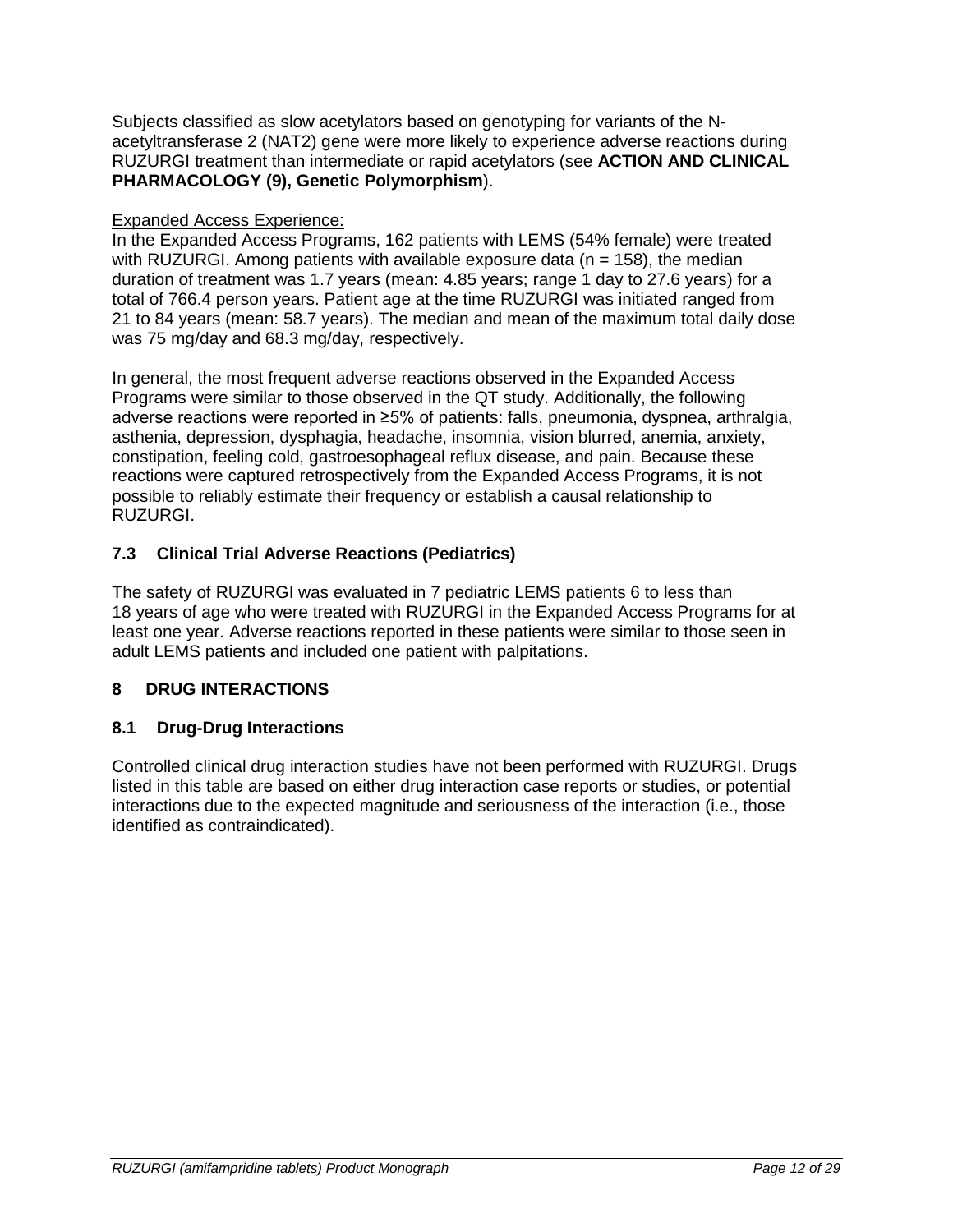| <b>Proper/Common</b><br><b>Name</b>                                                                                                                                                                                             | Source of<br><b>Evidence</b> | <b>Effect</b>                                                                                               | <b>Clinical Comment</b>                                                                                                                                                                                                                                                                                                                                                      |
|---------------------------------------------------------------------------------------------------------------------------------------------------------------------------------------------------------------------------------|------------------------------|-------------------------------------------------------------------------------------------------------------|------------------------------------------------------------------------------------------------------------------------------------------------------------------------------------------------------------------------------------------------------------------------------------------------------------------------------------------------------------------------------|
| Drugs with<br>cholinergic effects<br>(direct or indirect<br>cholinesterase<br>inhibitors)                                                                                                                                       | T/in vivo                    | Increase<br>cholinergic<br>effects of<br><b>RUZURGI or</b><br>other drugs<br>with<br>cholinergic<br>effects | In an in vivo study, co-<br>administration of intravenous<br>amifampridine and intravenous<br>pyridostigmine led to a 21%<br>elevation in maximum<br>pyridostigmine serum<br>concentrations but did not<br>significantly affect the<br>pharmacokinetics of amifampridine.                                                                                                    |
| Drugs that lower<br>seizure threshold                                                                                                                                                                                           | Τ                            | Increase the<br>risk of<br>seizures                                                                         | Concomitant use of RUZURGI and<br>drugs that lower seizure threshold<br>may lead to an increased risk of<br>seizures. The decision to<br>administer RUZURGI<br>concomitantly with drugs that lower<br>the seizure threshold should be<br>carefully considered in light of the<br>severity of the associated risks.                                                           |
| Drugs known to<br>prolong QT interval<br>(Consult current lists<br>of QTc prolonging<br>drugs)                                                                                                                                  | T                            | QT<br>prolongation                                                                                          | Caution should be observed if<br>RUZURGI is administered in<br>combination with drugs known to<br>cause QT prolongation (see<br><b>WARNINGS AND PRECAUTIONS</b><br>(6), Cardiovascular; ACTION<br><b>AND CLINICAL</b><br>PHARMACOLOGY (9), Cardiac<br>Electrophysiology).                                                                                                    |
| Drugs that can lead<br>to reduction in serum<br>electrolytes,<br>including, but not<br>limited to, loop,<br>thiazide, and related<br>diuretics; laxatives<br>and enemas;<br>amphotericin B; and<br>high dose<br>corticosteroids | $\mathsf{T}$                 | QT<br>Prolongation                                                                                          | Caution should be observed if<br>RUZURGI is administered with<br>drugs that can decrease serum<br>levels of potassium, magnesium,<br>and/or calcium because of potential<br>augmentation of the QTc<br>prolongation effect (see<br><b>WARNINGS AND PRECAUTIONS</b><br>(6), Cardiovascular; ACTION<br><b>AND CLINICAL</b><br>PHARMACOLOGY (9), Cardiac<br>Electrophysiology). |

**Table 4 - Established or Potential Drug-Drug Interactions**

 $Legend: T = Theoretical$ 

# <span id="page-12-0"></span>**8.2 Drug-Food Interactions**

RUZURGI can be taken without regards to food intake.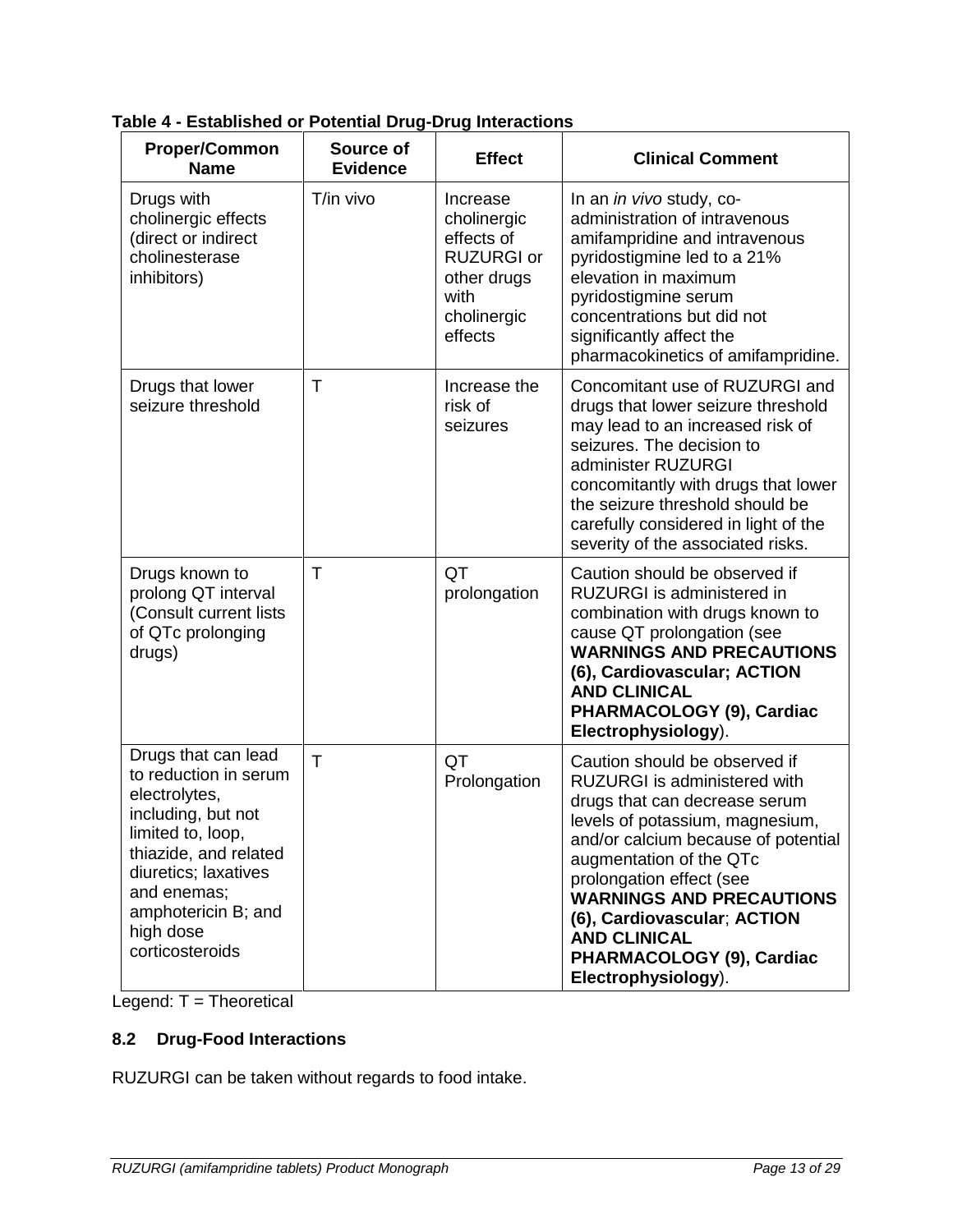# <span id="page-13-0"></span>**8.3 Drug-Herb Interactions**

Interactions with herbal products have not been established.

## <span id="page-13-1"></span>**8.4 Drug-Laboratory Test Interactions**

Interactions with laboratory tests have not been established.

## <span id="page-13-2"></span>**9 ACTION AND CLINICAL PHARMACOLOGY**

### <span id="page-13-3"></span>**9.1 Mechanism of Action**

The mechanism by which amifampridine exerts its therapeutic effect in LEMS patients has not been fully elucidated. Amifampridine is a broad-spectrum potassium channel blocker.

### <span id="page-13-4"></span>**9.2 Pharmacodynamics**

The PD effect peaks within 1 to 3.5 hours of dosing and generally dissipates within 3 to 6 hours.

Withdrawal of amifampridine may cause deterioration in the ability to move about in bed, get out of bed, rise up from a chair, dysphagia, or dyspnea. Usual strength is generally restored with the first dose of the pre-withdrawal dosing regimen (see **CLINICAL TRIALS (12)**).

### **Cardiac Electrophysiology:**

The effect of amifampridine on QTc interval prolongation was studied in a double-blind, randomized, placebo-and positive-controlled study in 52 healthy subjects (including 23 subjects with N-acetyltransferase 2 slow acetylator phenotype). Study participants were administered 120 mg amifampridine for one day in 4 equal doses of 30 mg at 4-hour intervals (Dose 1, 2, 3, and 4)*.*

Amifampridine was associated with QTcF prolongation from 1 to 24 h post-dosing, inclusive, with a maximum difference from placebo in mean change from baseline QTcF of 6.14 ms (90% CI 4.03, 8.25) at the 15 h time point. In the slow acetylator subgroup, the maximum difference from placebo in mean change from baseline QTcF was 8.29 ms (90% CI 5.10, 11.49) at the 13.5 h time point. No individual subject had an increase in QTcF > 30 ms.

Amifampridine treatment was associated with a reduction in heart rate, with a maximum difference from placebo in mean change from baseline heart rate of -3.15 bpm (90% CI -4.81, -1.50) at 13 h. In the slow acetylator subgroup, the maximum difference from placebo in mean change from baseline heart rate was -5.91 bpm (90% CI -8.35, -3.48) at 12.5 h.

After the first 30 mg dose, the mean  $C_{\text{max}}$  of amifampridine was 113 ng/mL (CV% 24.5) in slow acetylators (N=23), 52.4 ng/mL (CV% 54.4) in intermediate acetylators (N=26), and 20.9 ng/mL (CV% 7.0) in rapid acetylators (N=3).

### <span id="page-13-5"></span>**9.3 Pharmacokinetics**

The pharmacokinetics of amifampridine free base form RUZURGI is approximately dose proportional. Steady state was generally reached within 1 day of dosing. Multiple dosing in healthy subjects resulted in no accumulation of amifampridine and only moderate accumulation of the 3-N-acetyl amifampridine metabolite.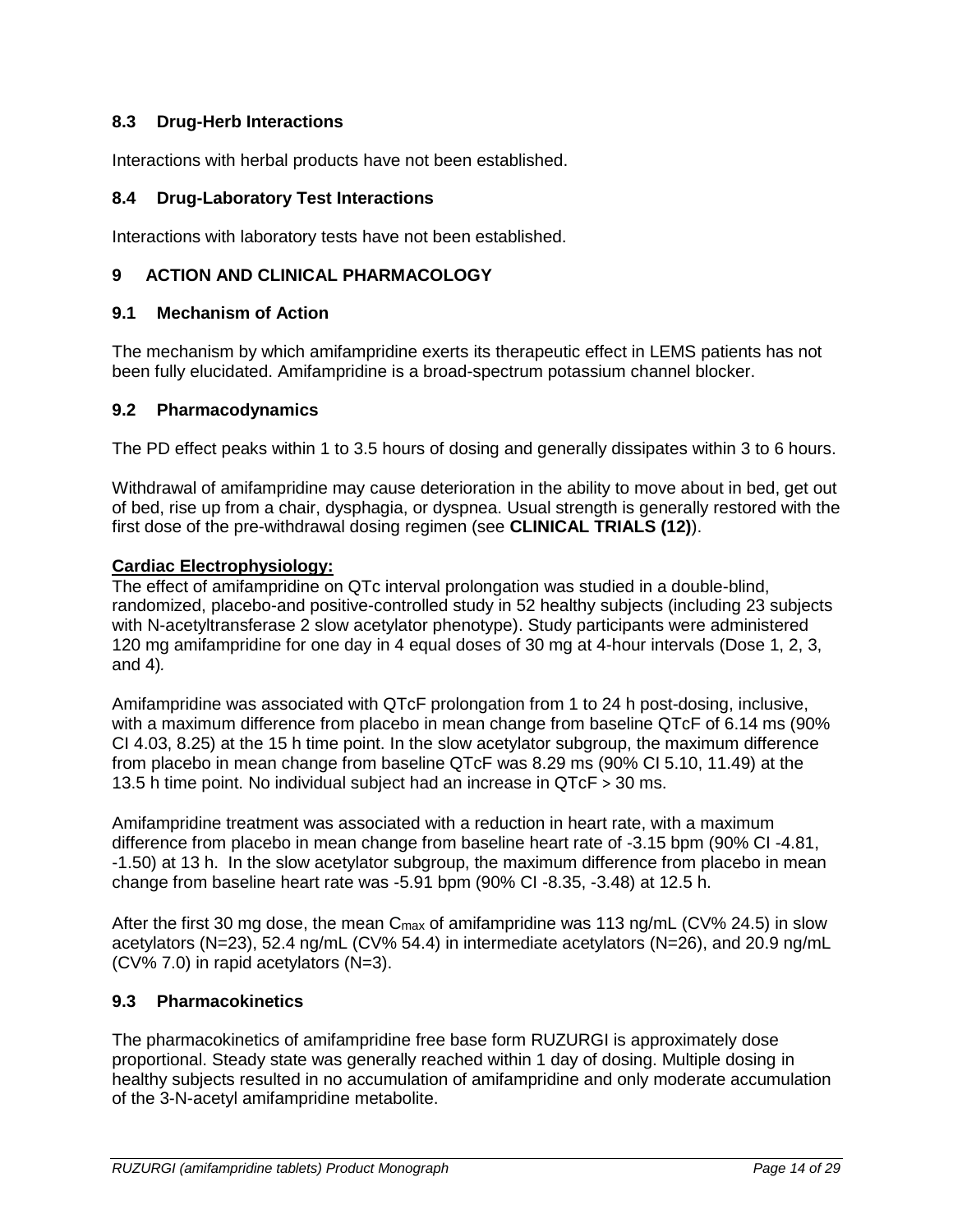|                                     | $C_{\text{max}}$ (ng/mL) | $t_{max}(h)$ | $t_{\frac{1}{2}}(h)$ | $AUC0-last$<br>$(ng \cdot h/mL)$ | CL/F (L/h) |
|-------------------------------------|--------------------------|--------------|----------------------|----------------------------------|------------|
| <b>Single</b><br>20 mg dose<br>mean | 61.2                     | 0.5          | 3.53                 | 137.3                            | 143.3      |
| <b>Single</b><br>30 mg dose<br>mean | 105.3                    | 0.5          | 3.72                 | 227.4                            | 130.4      |

**Table 5 - Summary of Amifampridine Pharmacokinetic Parameters in Healthy Subjects in Fasted State**

**Absorption:** The absolute bioavailability of amifampridine has not been assessed. Amifampridine is absorbed in an approximately dose-proportional manner with a calculated first order absorption rate constant of 0.9±0.2 hours<sup>-1</sup> (range: 0.3 to 1.6 hours<sup>-1</sup>) and a median time to maximum concentration  $(t_{max})$  of 0.5 hours post administration.

### Effect of Food

In a pharmacokinetic study in healthy volunteers, compared to administration of amifampridine in the fasted state, administration of the 20 and 30 mg doses of amifampridine with a standard high-fat meal resulted in significant decrease in  $C_{\text{max}}$  (41% and 52%, respectively) and an increase in median  $t_{max}$  (from 0.5 hour to 1.0 hour);  $AUC_{0-last}$  did not change for the 20 mg dose and was reduced by 23% for the 30 mg dose.

RUZURGI can be taken without regard to food intake. However, food may mitigate paresthesia and abdominal discomfort.

**Distribution:** In healthy volunteers, amifampridine demonstrates moderate to high volume of distribution (approximately 5-20 L/kg) and a high apparent oral clearance of approximately 150- 200 L/h.

In vitro human plasma protein binding of amifampridine and its metabolite 3-N-acetylamifampridine was 25.3% and 43.3%, respectively.

**Metabolism:** Amifampridine is primarily metabolized by N-acetyltransferase 2 (NAT2) to the inactive 3-N-acetyl amifampridine metabolite (3-AC). Metabolism of amifampridine by Nacetyltransferase 1 (NAT1) can also occur but at a slower rate. Amifampridine is not metabolized by any of the cytochrome P450 family of enzymes.

Studies that investigated the potential of amifampridine to either inhibit or induce human P450 CYPs concluded that amifampridine is neither an inhibitor nor an inducer of major CYP isoforms. Investigations into transporter interactions concluded that amifampridine shows weak inhibition towards the OCT2 transporter but no inhibition towards P glycoprotein, BCRP, OAT1B1, OAT1B3, OAT1, and OAT3. Further studies also indicated that amifampridine is not a substrate for P glycoprotein, OAT1, OAT3, or OCT2.

**Elimination:** Following oral administration of a single 20 or 30 mg dose of amifampridine to healthy volunteers, its apparent oral clearance (CL/F) was 149 to 214 L/h and the average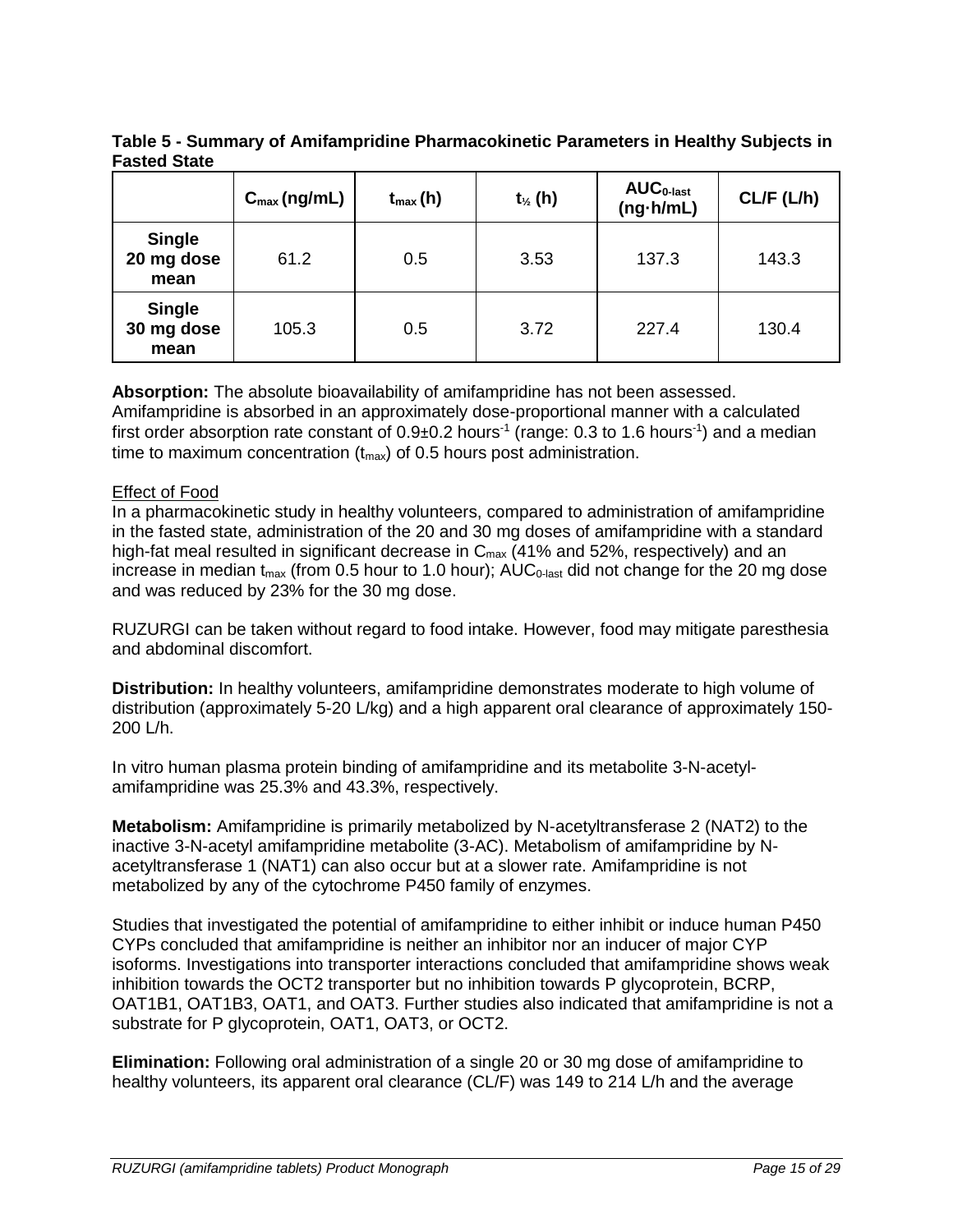elimination half-life ( $t_{1/2}$ ) was 3.6 to 4.2 hours. The average  $t_{1/2}$  of the 3-N-acetyl amifampridine metabolite was 4.1 to 4.8 hours.

The majority (>65%) of amifampridine administered to healthy volunteers was recovered in urine as either the parent compound or the inactive 3-N-acetyl amifampridine metabolite; food status did not significantly alter the urine recovery.

## **Special Populations and Conditions**

*Pediatrics:* A population pharmacokinetic model was developed using adult data. Based on this model, exposure in pediatrics was predicted utilizing the weight allometric scaling using adult pharmacokinetic data. These analyses showed that amifampridine clearance increases with increasing body weight. Thus, a weight-based dosing regimen is necessary to achieve amifampridine exposures in pediatric patients 6 to less than 18 years of age that are similar to those observed in adults (see **DOSAGE AND ADMINISTRATION (3); CLINICAL TRIALS (12)**).

*Geriatrics:* Based on data from 106 geriatric patients, no differences in amifampridine pharmacokinetics were detected in the elderly (≥65 years of age) compared to the younger adult patients. However, due to the greater frequency of decreased hepatic and renal function, and of concomitant disease or other drug therapy in the elderly, slower clearance of RUZURGI in the elderly cannot be ruled out (see **DOSAGE AND ADMINISTRATION (3)**).

*Pregnancy and Breastfeeding:* There is no controlled experience with amifampridine in pregnancy. No adverse outcomes were reported in the 5 known completed pregnancies involving patients with LEMS receiving compassionate use amifampridine. However, results from one of these pregnancies indicate that amifampridine and its inactive metabolite, 3-Nacetyl-amifampridine, cross the placenta and enter fetal circulation and amniotic fluid.

There is no experience with amifampridine in nursing mothers (see **WARNINGS AND PRECAUTIONS (6), Pregnant Women**).

### *Genetic Polymorphism:*

Genetic variants in the N-acetyltransferase gene 2 (NAT2) affect the rate and extent of amifampridine metabolism. In healthy subjects, "slow acetylators" (i.e., carriers of two slow function alleles) had higher average plasma amifampridine concentrations than "intermediate acetylators" (i.e., carriers of one slow and one rapid function allele), and acetylators "rapid acetylators" (i.e., carriers of two rapid function alleles).

In the ECG assessment study (see **ACTION AND CLINICAL PHARMACOLOGY (9), Pharmacodynamics**), slow acetylators (N= 23) had 2.7 times higher mean AUC<sub>0-4h</sub> and 2.2 times higher mean  $C_{\text{max}}$  than intermediate acetylators (N= 26) following the first 30 mg dose of amifampridine. Slow acetylators had 6.9 times higher mean  $AUC_{0-4h}$  and 5.4 times higher mean  $C_{\text{max}}$  than rapid acetylators (N=3) following the first dose.

In the general population, the NAT2 slow acetylator phenotype prevalence is approximately 40–60% in the White and African American populations, and approximately 10–30% in Asian ethnic populations (individuals of Japanese, Chinese, or Korean descent).

*Ethnic origin:* In the population PK analysis for the DAPPER study (see **CLINICAL TRIALS (12)**), there were too few non-Caucasians in the patient population to evaluate the effects of race.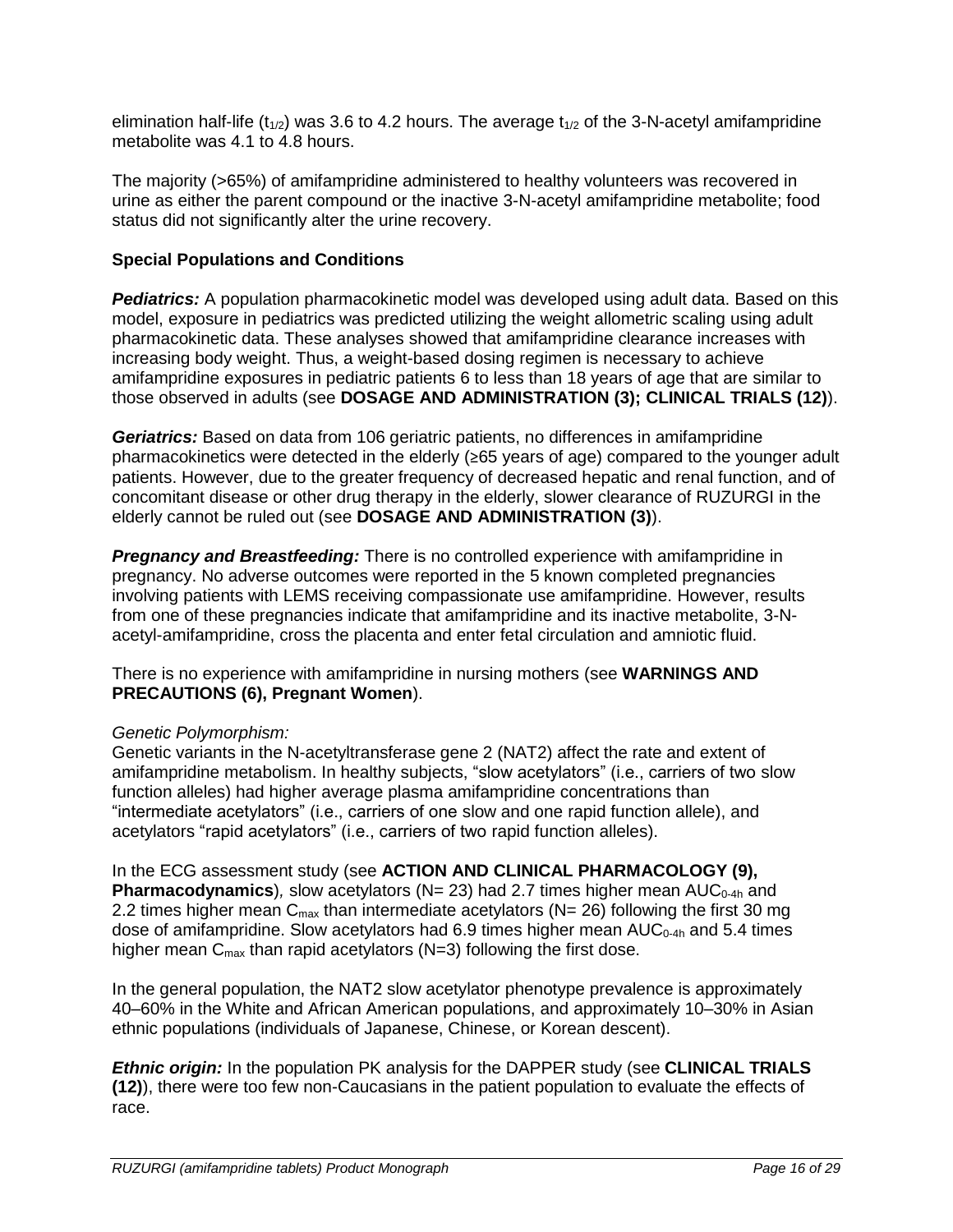*Hepatic Impairment:* The pharmacokinetics of amifampridine in patients or volunteers with any degree of hepatic impairment has not been studied in controlled clinical trials. Hepatic impairment can slow the metabolism of amifampridine, leading to higher plasma drug levels.

Initiation and titration of amifampridine in LEMS patients with mild or moderate hepatic impairment should be done cautiously using the lowest possible single and total daily doses. Additional caution should be taken in patients with severe hepatic impairment by monitoring clinical effect, and tolerability (see **DOSAGE AND ADMINISTRATION (3), Use in Hepatic Impairment; WARNINGS AND PRECAUTIONS (6), Hepatic/Biliary/Pancreatic**).

*Renal Impairment:* Treatment with RUZURGI in patients with any degree of renal impairment has not been studied in controlled clinical trials. Both amifampridine and its metabolite, 3-N-acetyl-amifampridine, are cleared through the renal system. The metabolite is likely to accumulate in patients with renal impairment.

In cases of mild or moderate renal impairment, initiate RUZURGI at the lowest dose possible and monitor closely for clinical benefit and adverse reactions. In patients with severe renal impairment, extra caution should be exercised. There are no data for patients with end-stage renal disease or those receiving dialysis (see **DOSAGE AND ADMINISTRATION (3)** and **WARNINGS AND PRECAUTIONS (6), Renal**).

### <span id="page-16-0"></span>**10 STORAGE, STABILITY AND DISPOSAL**

### **Bottle (tablets):**

Prior to Dispensing: Store under refrigeration (2°C to 8°C).

Keep container tightly closed with desiccant canister inside after opening.

Protect from moisture and light.

After Dispensing: Store at room temperature (20 to 25°C) for up to 3 months. Protect from moisture.

Keep out of reach and sight of children.

#### **1mg/mL Suspension:**

The suspension can be stored under refrigeration ( $2^{\circ}$ C to  $8^{\circ}$ C) for up to 24 hours. Discard any unused portion of the suspension after 24 hours.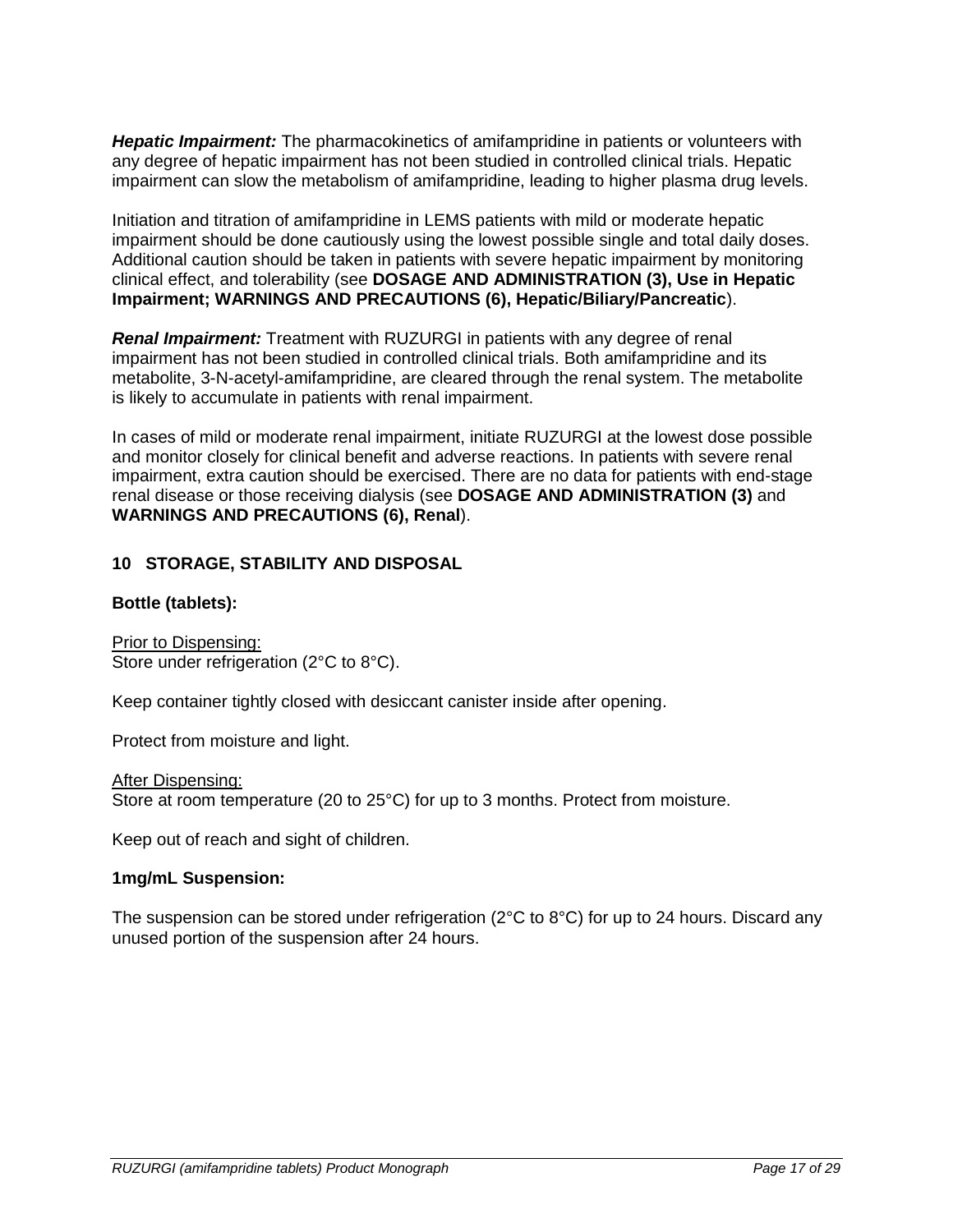## **PART II: SCIENTIFIC INFORMATION**

## <span id="page-17-1"></span><span id="page-17-0"></span>**11 PHARMACEUTICAL INFORMATION**

### **Drug Substance**

Proper name: Amifampridine

Chemical name: 3,4-Pyridinediamine, 3,4-Diaminopyridine

Molecular formula and molecular mass:  $C_5H_7N_3$ , 109.13 g/mol

Structural formula:<br> $NH<sub>2</sub>$ 



Physicochemical properties: Amifampridine is a white to off-white crystalline solid. Amifampridine is sparingly soluble in water, ethanol, fasting simulated intestinal fluid (FaSSIF), fed simulated intestinal fluid (FeSSIF), fasting simulated gastric fluid (FaSSGF), pH 10 glycine buffer and pH 8 citrate phosphate buffer. It is soluble in pH 9 glycine buffer and in pH 4 to pH 7 citrate phosphate buffer. Amifampridine is freely soluble in pH 2.6 and pH 3 citrate phosphate buffer. The structure of amifampridine was determined to be an anhydrous crystal form.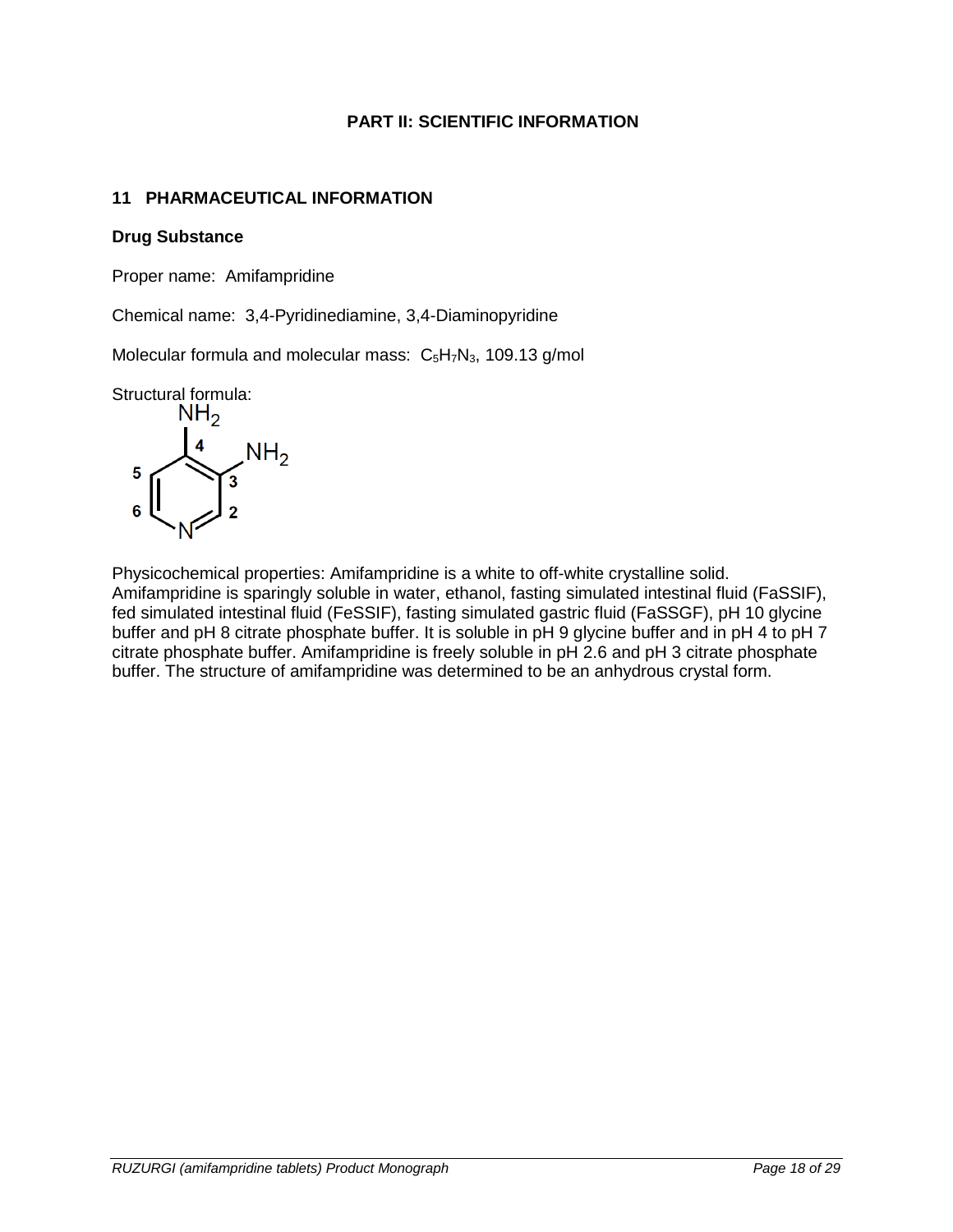## <span id="page-18-0"></span>**12 CLINICAL TRIALS**

## <span id="page-18-1"></span>**12.1 Trial Design and Study Demographics**

DAPPER study was a randomized, double-blind, placebo-controlled, enriched, withdrawal trial design in which patients had a mean age of 56 (range: 23-83). Two-thirds of the patients were female and 90% were Caucasian. The primary efficacy end-point was the categorization of the degree of change (e.g., greater than 30% deterioration) in the Triple Timed Up and Go Test (3TUG) upon withdrawal of RUZURGI, when compared with time-matched average of the 3TUG assessments at Baseline. The 3TUG is a measure of the time it takes a person to rise from a chair, walk 3 meters, and return to the chair for 3 consecutive laps without pause. Higher 3TUG scores represent greater impairment. Selected patients had a clinical diagnosis of LEMS and were stable on amifampridine for at least 3 months prior to Screening. Patients who met entry criteria and were sufficiently responsive to their usual dose of amifampridine during Stage 1 (Baseline) of the study were randomized in Stage 2 to either continue their amifampridine (continuous RUZURGI arm) or to taper to placebo over 3.5 days (taper-to-placebo arm) with up to an additional 16 hours with no active drug. The objective of the study was to taper the active drug to zero even if the patient had met the primary efficacy endpoint. Patients who met one of the discontinuation criteria, were categorized for analysis of the 3TUG according to their last observation at theoretical "peak drug effect" during Stage 2 carried forward. During Stage 3, the Baseline dose of amifampridine was reinstated, and patients were discharged when deemed clinically stable.

## <span id="page-18-2"></span>**12.2 Study Results**

A greater proportion of patients in the taper-to-placebo group (13/18 patients or 72%) had a >30% deterioration in the final 3TUG test following withdrawal of RUZURGI compared to 0% (0/14 patients) in the continuous RUZURGI arm (Table 6). Two patients in the taper-to-placebo arm experienced > 200% deterioration and 1 experienced >100% - 200% deterioration. Results of a number of secondary efficacy end-points also support outcomes of the primary end-point. Results were also consistent among the efficacy, ITT and PP populations.

|                              | Number (%) of Patients     |                                     |          |
|------------------------------|----------------------------|-------------------------------------|----------|
| Change in 3TUG               | Taper to<br><b>Placebo</b> | <b>Continuous</b><br><b>RUZURGI</b> | p-value  |
|                              | n=18                       | $n = 14$                            |          |
| No change (no deterioration) | 5(28)                      | 14 (100)                            |          |
| >30% deterioration           | 13(72)                     |                                     | < 0.0001 |

#### **Table 6 - Summary of the data in the Final 3TUG Test Upon Withdrawal of RUZURGI (Stage 2) – ITT population.**

a: No change was defined as less than 30% deterioration to less than 30% improvement b: p-value based on Fisher's Exact test

# <span id="page-18-3"></span>**13 NON-CLINICAL TOXICOLOGY**

### **Acute Dose Toxicity**

Evaluation of single-dose toxicity was conducted in dogs as part of a rising dose phase that led into multiple-dose tolerance study. Oral capsule administration of amifampridine twice a day to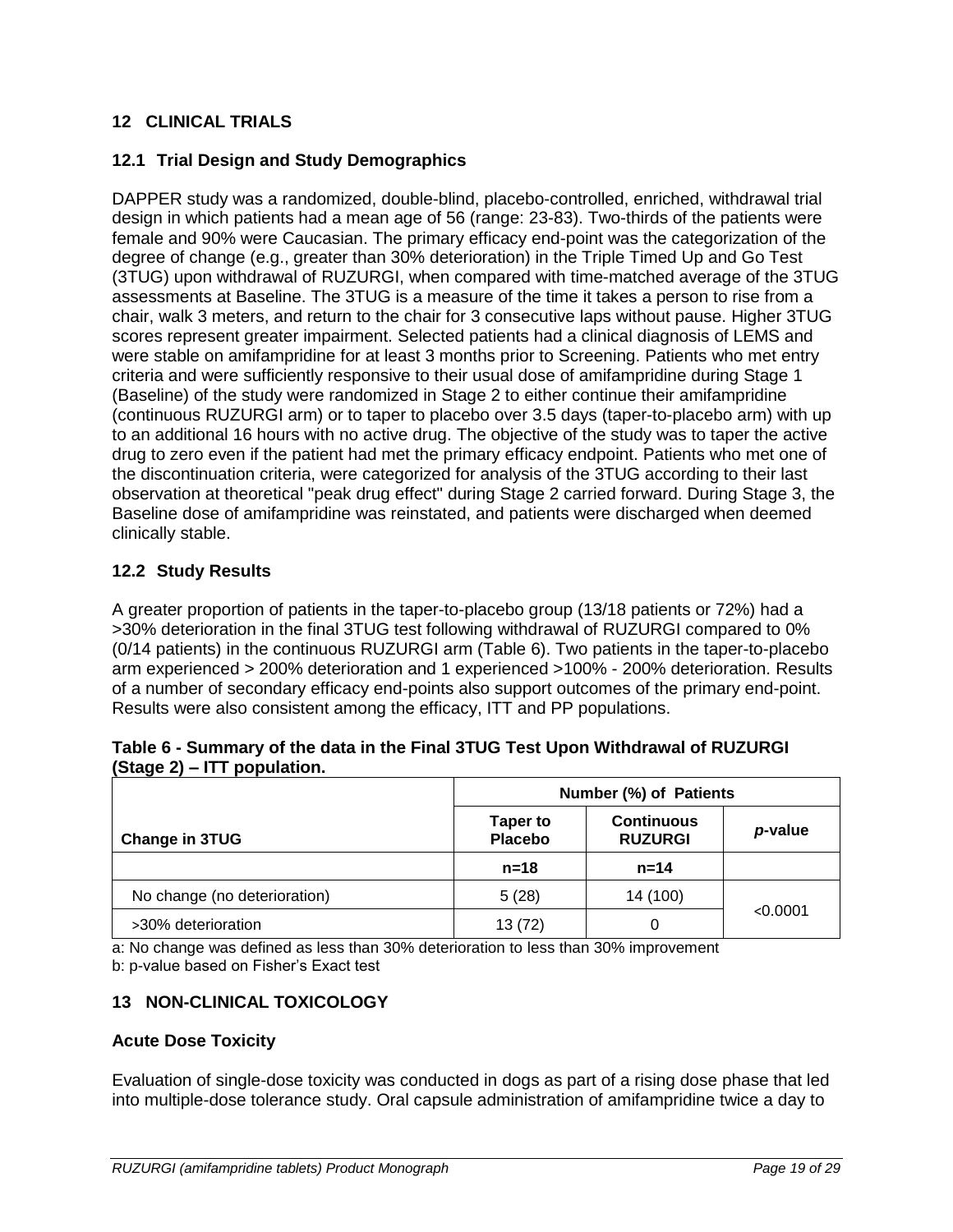dogs was well tolerated up to a dose of 1.05 mg/kg (2.1 mg/kg/day). Two amifampridine-treated animals were euthanized following administration at 2.1 mg/kg (4.2 mg/kg/day) due to a combination of clinical signs consisting of decreased activity, sustained and non-sustained convulsions, hyperreactivity, slight to severe tremors, lying on side, swollen, soft muzzle, moderate to severe salivation, panting, abnormal gait, intermittent urination and incoordination. Gross findings from these animals included clear fluid around the muzzle, neck, and forelimbs, and dark foci in the small intestine and dark discolouration of the thymus. At a lower dose of 1.3 mg/kg/day (single dose study), adverse clinical signs were also evident and consisted of slight salivation, panting, laboured breathing, coughing, excessive licking and excessive pawing at face.

### Repeat-dose Toxicity:

A series of repeat-dose toxicity studies of amifampridine were conducted in rats (up to 6 months in duration), mice (up to one month in duration) and dogs (up to 9 months in duration). The following summary focuses on the pivotal studies within this series namely the 6-month repeatdose toxicity study in rats and the 9-month repeat-dose toxicity study in dogs.

In a 6-month dietary study in rats with a 1-month recovery period, amifampridine was orally administered at target dose levels of 15, 45 and 135 mg/kg/day. Administration of amifampridine was well-tolerated at target dose levels of ≤45 mg/kg/day and ≤135 mg/kg/day in females and males, respectively. No drug-related mortality was observed. Test article-related body weight loss and/or decreases in body weight gain were noted at ≥45 mg/kg/day, with the changes reaching adversity in 135 mg/kg/day females. Recovery in body weight gain occurred during the 1-month non-dosing period.

In a 9-month toxicity study in dogs with a 28-day recovery period, amifampridine was administered as an oral capsule at dose levels of 0.13, 0.52, 1.04 and 2.10 mg/kg/day. All animals dosed at ≤1.04 mg/kg/day survived until scheduled euthanasia. Mortality occurred in 2 males and 2 females administered 2.10 mg/kg/day that were euthanized moribund on Day 1 due to sustained convulsions following the second dose administration. No microscopic changes were present in any of the unscheduled animals to account for the clinical signs noted. The majority of the remaining animals in this dose group also showed several test article related clinical signs on Day 1 that included abnormal gait, coughing, partly to completely closed eye(s), incoordination, hyperactivity, tremors, prostration, salivation, sustained or non-sustained convulsions, sneezing, lateral recumbency (i.e., lying on side), dilated pupil(s), and repetitive behaviors (i.e., face pawing and head shaking). Surviving animals at 2.1 mg/kg/day amifampridine, recovered by the next day and were placed on dosing holiday until removal from study. At 1.04 mg/kg/day amifampridine, decreases in body weight gain were observed in males that were considered adverse. Recovery was evident by the end of the 1-month non-dosing period.

| studies.           |                                 |                                            |  |
|--------------------|---------------------------------|--------------------------------------------|--|
| Study              | <b>NOAEL</b>                    | <b>Exposure at NOAEL</b>                   |  |
|                    | Male NOAEL = $100.72$ mg/kg/day | Amifampridine $C_{max} = 475$ ng/ml        |  |
| 6-month rat repeat |                                 | 3-AC $C_{\text{max}} = 2670$ ng/ml         |  |
| dose study         | Female NOAEL = $42.74$          | Amifampridine $C_{max} = 21.5$ ng/ml       |  |
|                    | mg/kg/day                       | 3-AC $C_{\text{max}} = 686$ ng/ml          |  |
| 9-month dog repeat | Male NOAEL = $0.52$ mg/kg/day   | Amifampridine $C_{\text{max}} = 108$ ng/ml |  |
| dose study*        |                                 | $AUC = 740$ hr.ng/ml                       |  |

No-adverse-effect-levels (NOAEL) derived from 6-month rat and 9-month dog repeat-dose studies: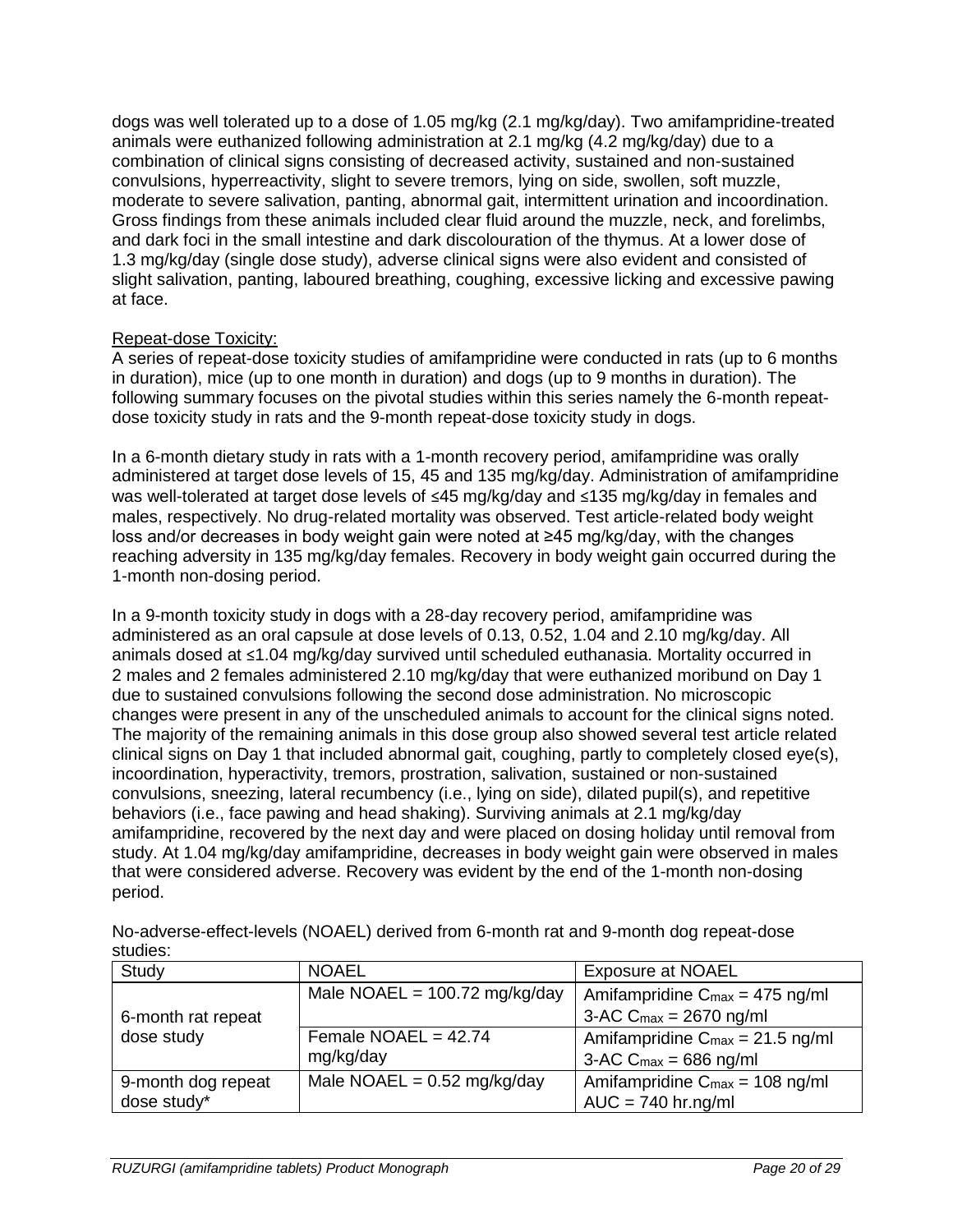| Study | <b>NOAEL</b>                                                                       | <b>Exposure at NOAEL</b> |
|-------|------------------------------------------------------------------------------------|--------------------------|
|       | Female NOAEL = 1.04 mg/kg/day   Amifampridine $C_{\text{max}} = 215 \text{ ng/ml}$ |                          |
|       |                                                                                    | $AUC = 1280$ hr.ng/ml    |

\*Concentrations of the metabolite 3-AC were not quantifiable in dog at any dose level after administration of amifampridine;  $3-AC = 3-N$ -acetyl-amifampridine.

## **Carcinogenicity**

Carcinogenicity studies of RUZURGI (amifampridine) have not been conducted.

In a 104-week carcinogenicity study conducted with the phosphate salt form of amifampridine, oral administration of 0, 15, 48 or 105 mg/kg/day of amifampridine phosphate resulted in an increase in uterine tumors (endometrial carcinoma and combined endometrial adenoma/endometrial carcinoma/squamous cell carcinoma) at the mid and high doses. The low dose (15mg/kg/day), corresponding to a human dose of 80 mg/day, was not associated with an increase in tumors.

In a 2-year rat dietary carcinogenicity study, administration of amifampridine phosphate also caused small but statistically significant dose-related increases in the incidence of Schwannomas in both genders. The clinical relevance of these results is unknown.

#### **Genotoxicity**

Amifampridine was negative for mutagenicity in an *in vitro* bacterial reverse mutation (Ames) assay and for clastogenicity in *in vivo* mouse micronucleus and chromosomal aberration assay. Amifampridine was positive for clastogenicity in an *in vitro* mouse lymphoma assay in the absence of metabolic activation. The metabolite 3-AC was negative in both Ames test and in the *in vitro* MLA assay.

### **Reproductive and Developmental Toxicity**

Animal studies to assess the potential adverse effects of RUZURGI (amifampridine) on fertility and embryofetal development have not been conducted.

In animal studies conducted with the phosphate salt form of amifampridine, administration of amifampridine phosphate to rats during pregnancy and lactation resulted in developmental toxicity (increase in stillbirths and pup deaths, reduced pup weight and delayed sexual development) at doses associated with maternal plasma drug levels lower than therapeutic levels.

Amifampridine phosphate was also administered orally at doses of 0, 7.5, 22.5, or 75 mg/kg/day to male and female rats prior to and during mating and continuing in females throughout organogenesis. The administration of amifampridine phosphate did not produce adverse effects on fertility.

#### **Juvenile Toxicity**

Studies in juvenile animals to assess the potential toxicity of amifampridine have not been conducted.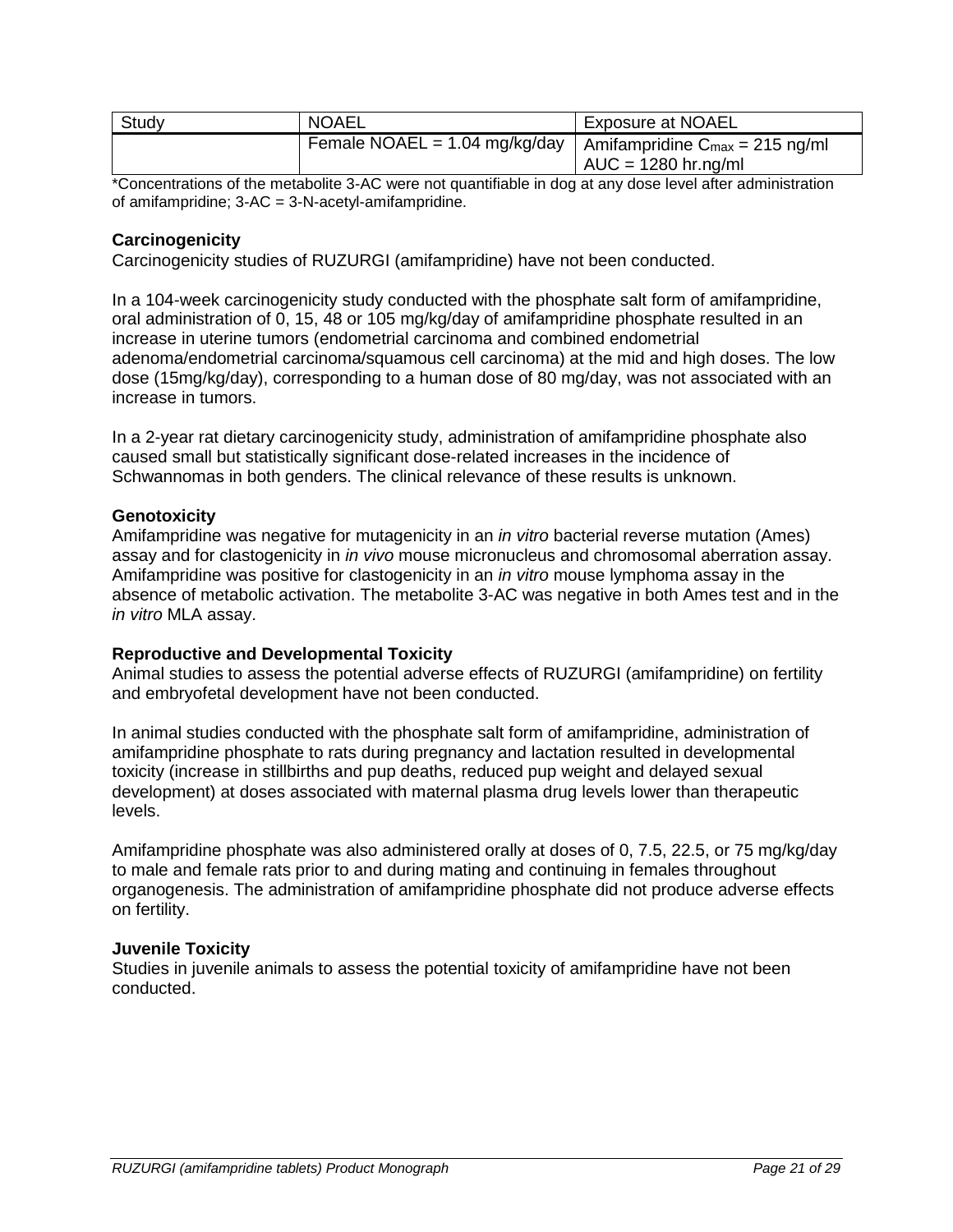<span id="page-21-0"></span>**READ THIS FOR SAFE AND EFFECTIVE USE OF YOUR MEDICINE PATIENT MEDICATION INFORMATION**

## **PrRUZURGI® Amifampridine Tablets**

Read this carefully before you start taking **Ruzurgi** and each time you get a refill. This leaflet is a summary and will not tell you everything about this drug. Talk to your healthcare professional about your medical condition and treatment and ask if there is any new information about **Ruzurgi**.

### **What is Ruzurgi used for?**

Ruzurgi is used to treat the symptoms of Lambert-Eaton myasthenic syndrome (LEMS) in patients 6 years of age and older. It is not known if Ruzurgi works or is safe in children less than 6 years old.

### **How does Ruzurgi work?**

The way that Ruzurgi works in patients with LEMS is not fully understood.

## **What are the ingredients in Ruzurgi?**

Medicinal ingredients: amifampridine.

Non-medicinal ingredients (listed in alphabetical order): colloidal silicon dioxide, dibasic calcium phosphate dihydrate, magnesium stearate, microcrystalline cellulose and sodium starch glycolate.

### **Ruzurgi comes in the following dosage forms:**

10 mg tablets

# **Do not use Ruzurgi if:**

- You are allergic to Ruzurgi or any of its ingredients
- You have ever had a seizure (convulsion)
- You are taking other forms of amifampridine or other aminopyridines

#### **To help avoid side effects and ensure proper use, talk to your healthcare professional before you take Ruzurgi. Talk about any health conditions or problems you may have, including if you:**

- Have a known gene that may reduce your ability to break down a drug
- Have kidney problems
- Have liver problems
- Have ever had a seizure
- Are pregnant or planning to become pregnant.
	- o It is not known if Ruzurgi can harm your unborn baby.
	- o You and your healthcare professional will decide if you should take Ruzurgi if you are pregnant.
	- o If you are a woman of child bearing potential you must use effective birth control during your treatment with RUZURGI.
- Are breastfeeding or plan to breastfeed. It is not known if Ruzurgi passes into your breast milk. Talk to your healthcare professional about the best way to feed your baby while taking Ruzurgi.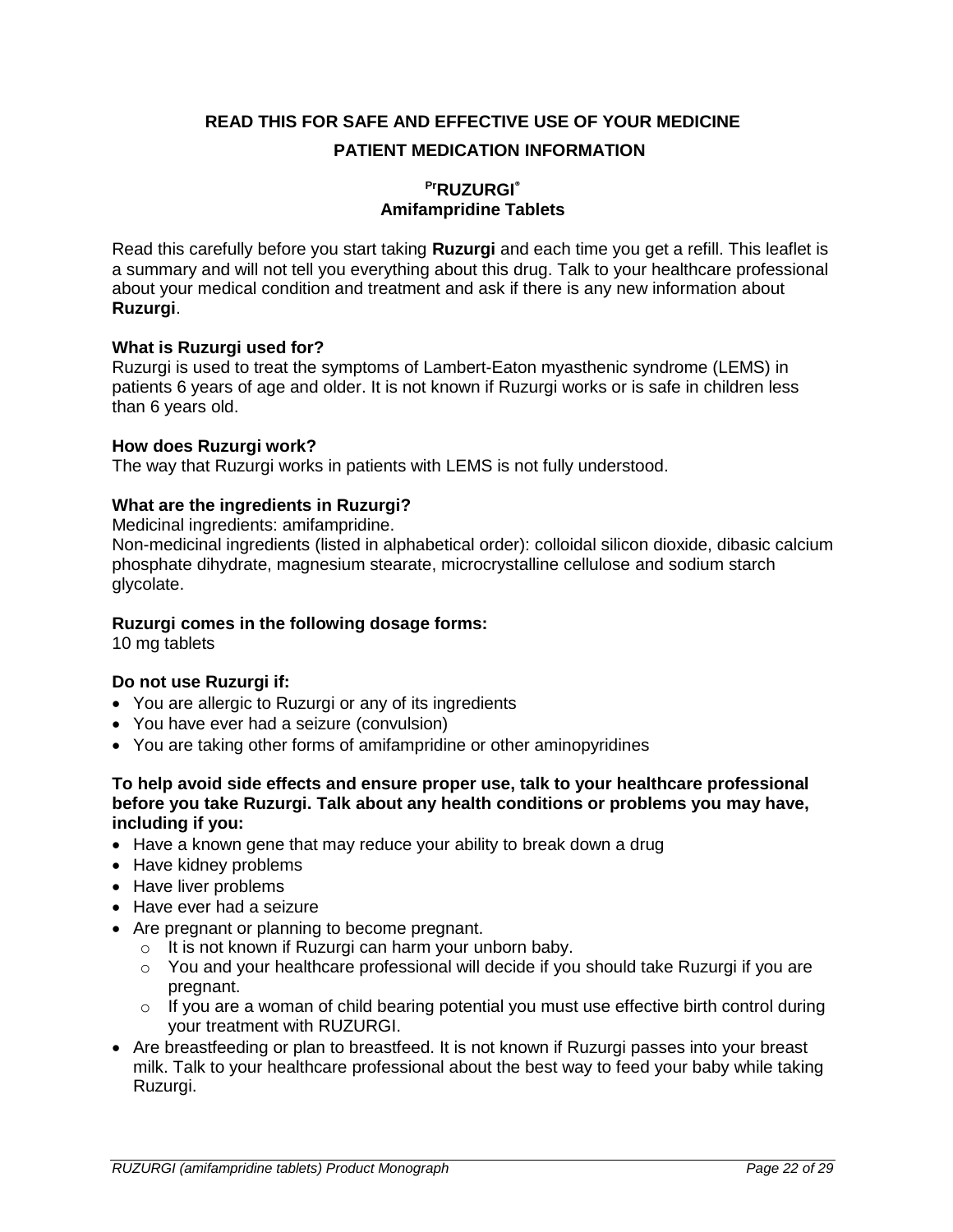#### **Other warnings you should know about:**

- RUZURGI can cause problems with your heart rhythm called QTc prolongation, particularly if you have a known gene that may reduce your ability to break down RUZURGI. You may have no symptoms or you may have dizziness, feeling like your heart has skipped or added a beat, fainting or seizures. If these symptoms continue, they can lead to sudden death. You may be more at risk if you have had or have:
	- o a heart attack
	- o congestive heart failure
	- o an irregular heartbeat or heart rhythm
	- o a blockage in one or more of your arteries that affects blood flow to your heart
	- $\circ$  an abnormally rapid heart rate
	- $\circ$  heart palpitations (feeling like your heart has skipped a beat or added an extra beat)
	- $\circ$  a family history of sudden cardiac death at less than 50 years of age
	- $\circ$  problems of electrocardiogram (ECG) abnormality called "Long QT syndrome"
	- o diabetes
	- $\circ$  imbalances in the electrolytes in your body (potassium, magnesium and calcium)

#### **Tell your healthcare professional about all the medicines you take, including any drugs, vitamins, minerals, natural supplements or alternative medicines.**

#### **The following may interact with Ruzurgi:**

- Drugs that can interfere with transmission between nerves and muscles, such as pyridostigmine
- Drugs that are known to increase the risk of seizures
- Drugs that can affect the levels of electrolytes (potassium, magnesium and calcium) in your body:
	- o Diuretics
	- o Laxatives and enemas
	- o Certain antibiotics
	- o High doses of steroids
- Certain drugs that have an effect on your heart rate, such as:
	- o Antiarrhythmics (such as flecainide and propafenone)
	- o Antipsychotics (such as chlorpromazine and haloperidol)
	- o Antidepressants (such as fluoxetine and amitriptyline)
	- o Opioids (such as methadone)
	- o Some antibiotics (such as erythromycin, clarithromycin and ciprofloxacin)
	- o Antimalarials (such as quinone and chloroquine)
	- o Antifungals (such as ketoconazole)
	- o Kinase inhibitors (such as sunitinib)
	- o Histone deacetylase inhibitors (such as vorinostat)
	- o Beta-2 adrenoceptor agonists (such as salmeterol)

#### **How to take Ruzurgi:**

- Take Ruzurgi exactly how your healthcare professional tells you to take it
- **Do not** change your dose of Ruzurgi
- **Do not** stop taking Ruzurgi without first talking to your healthcare professional
- Ruzurgi can be taken with or without food. Taking RUZURGI with food may help if you have side effects of pain in your stomach, tingling in various parts of your body or nausea.
- Ruzurgi tablets can be cut in half if less than a full tablet is needed for you to get the right dose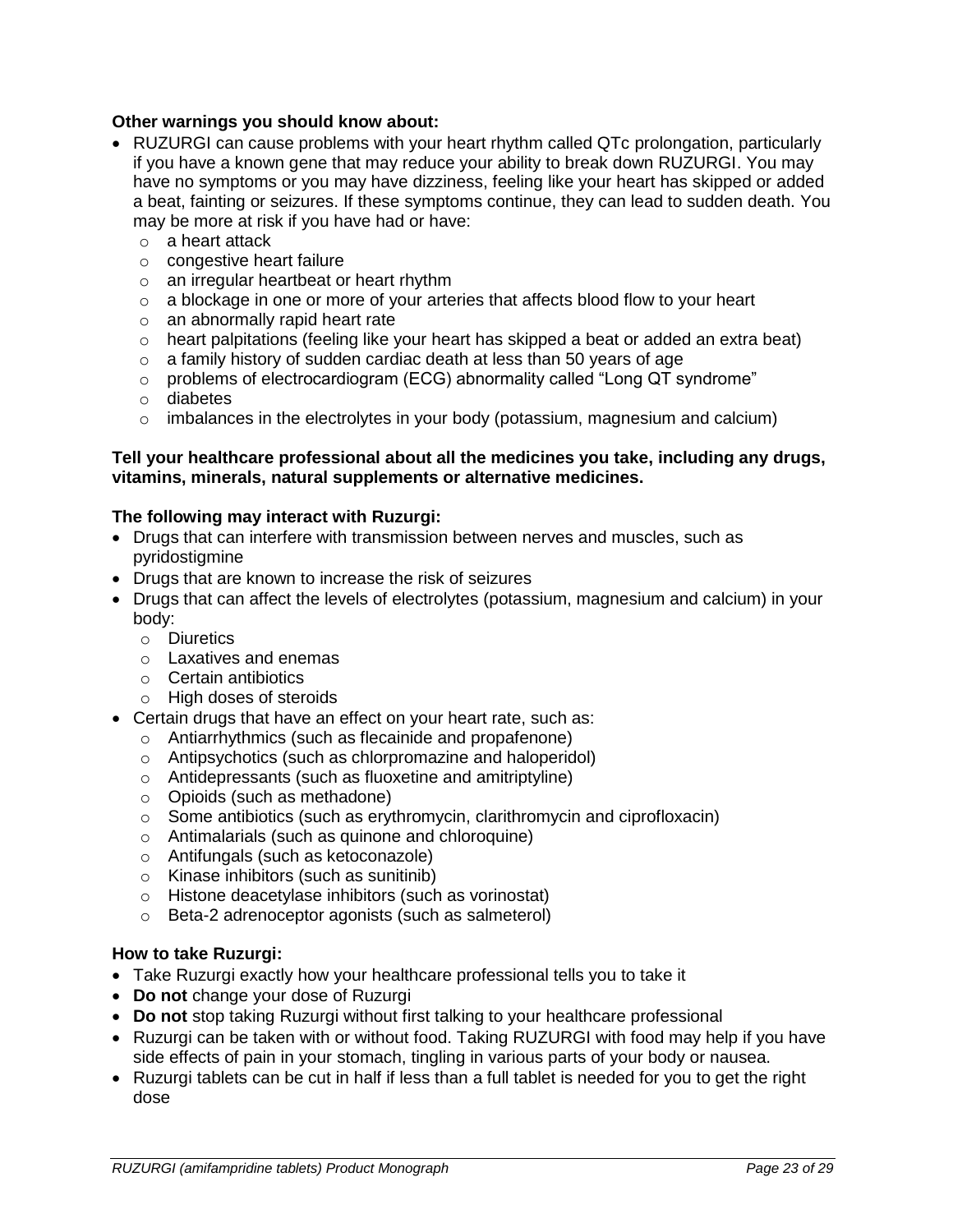• If you require less than half of a tablet to reach your prescribed dose, have difficulty swallowing tablets, or require a feeding tube, you can prepare a 1 mg/mL suspension by following the instructions below:

You will need:



**Do not** use any foods or liquids other than sterile water to mix Ruzurgi.

Procedure for making a 1 mg/mL suspension (10 mL) if you require **10 mg OR LESS for each dose**:

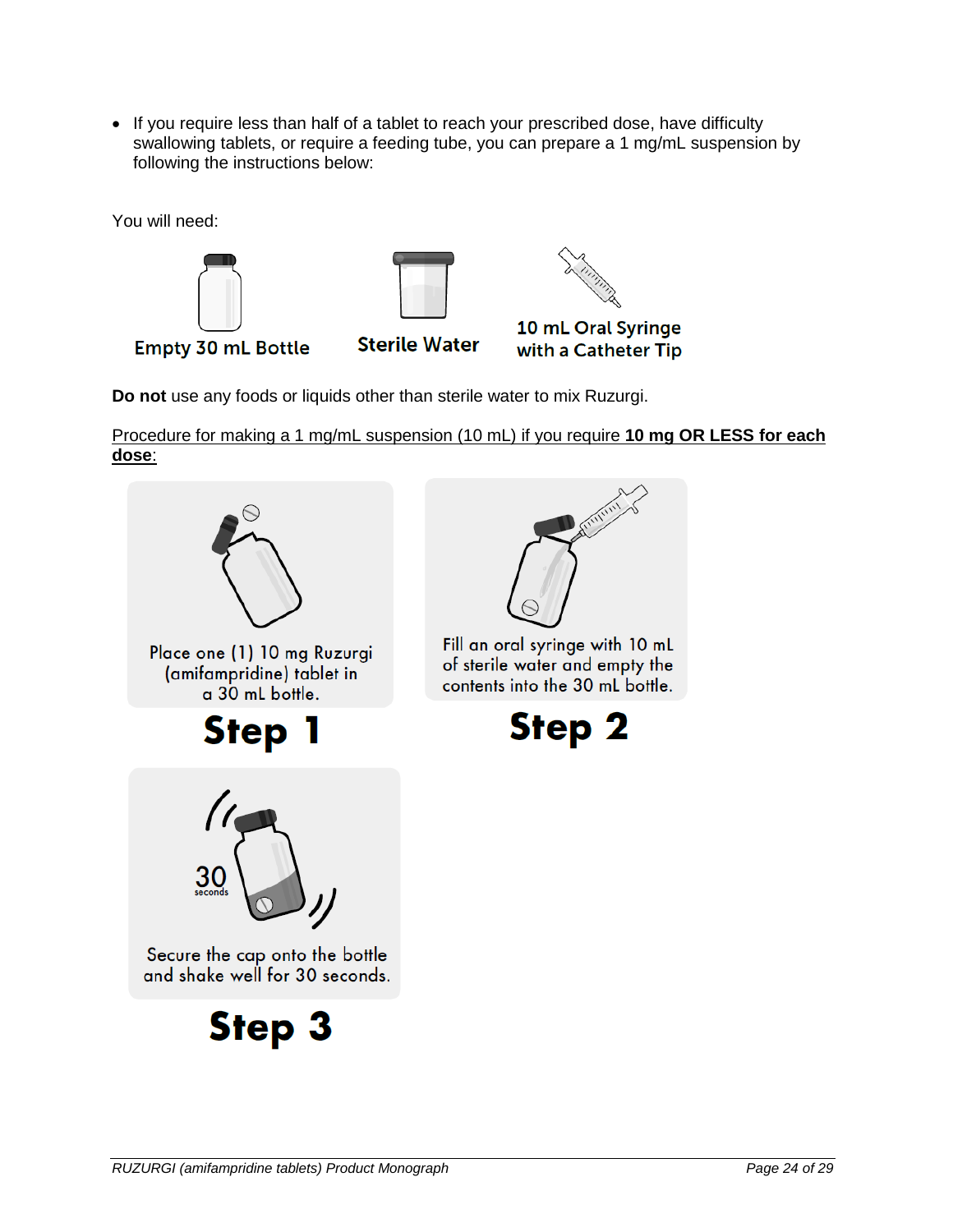## Procedure for making a 1 mg/mL suspension (30 mL) if you require **MORE than 10 mg for each dose**:



Prepare fresh suspensions every day. Refrigerate the suspension between uses and shake well before taking your dose. Discard any unused suspension after 24 hours.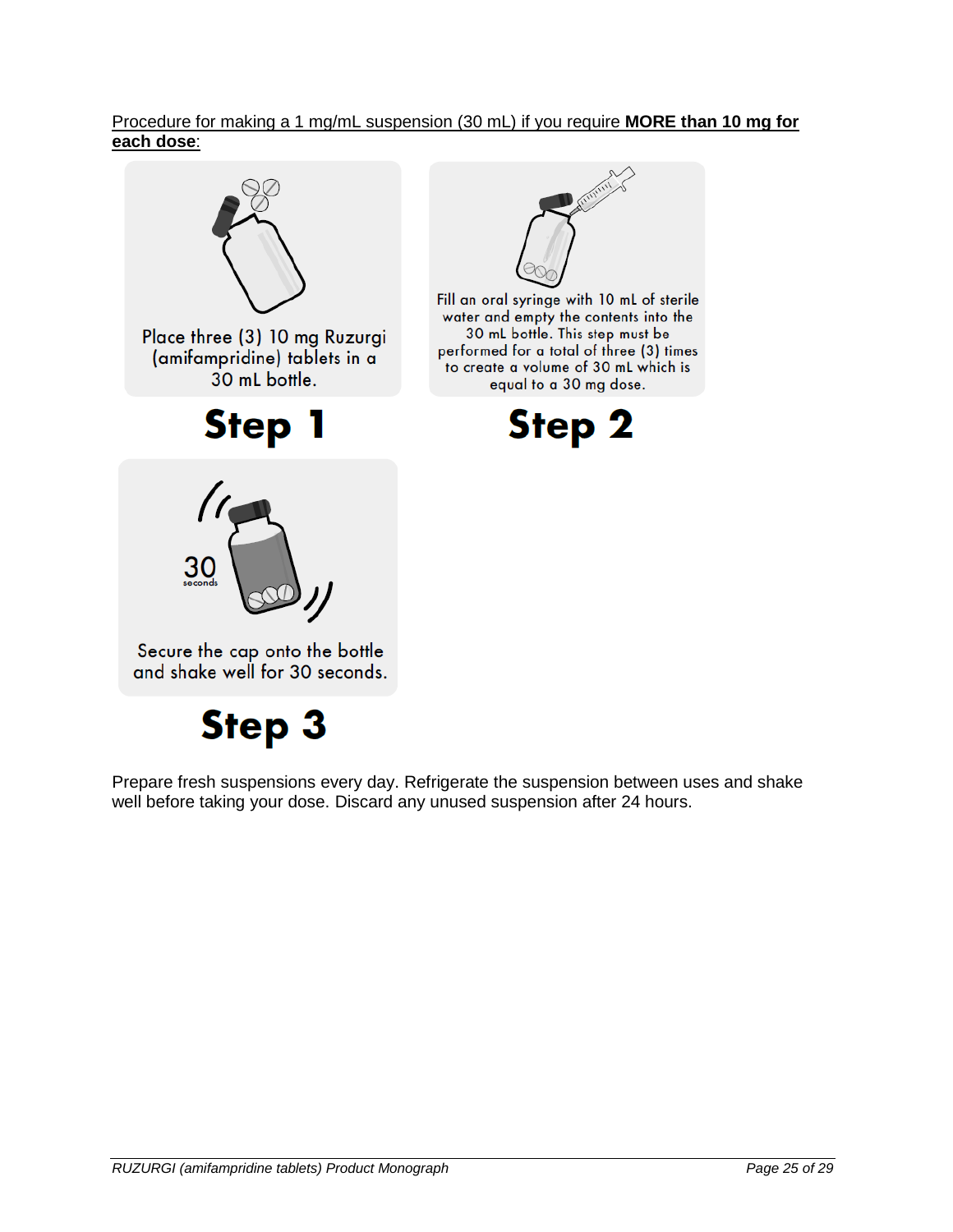Procedure for taking Ruzurgi by mouth:



Remove the bottle cap and use an oral syringe with a catheter tip to measure the prescribed dose.

**Step 4** 



Administer by mouth. For patients requiring more than 10 mg for each dose, repeat steps 4 and 5 until the prescribed dose is given.

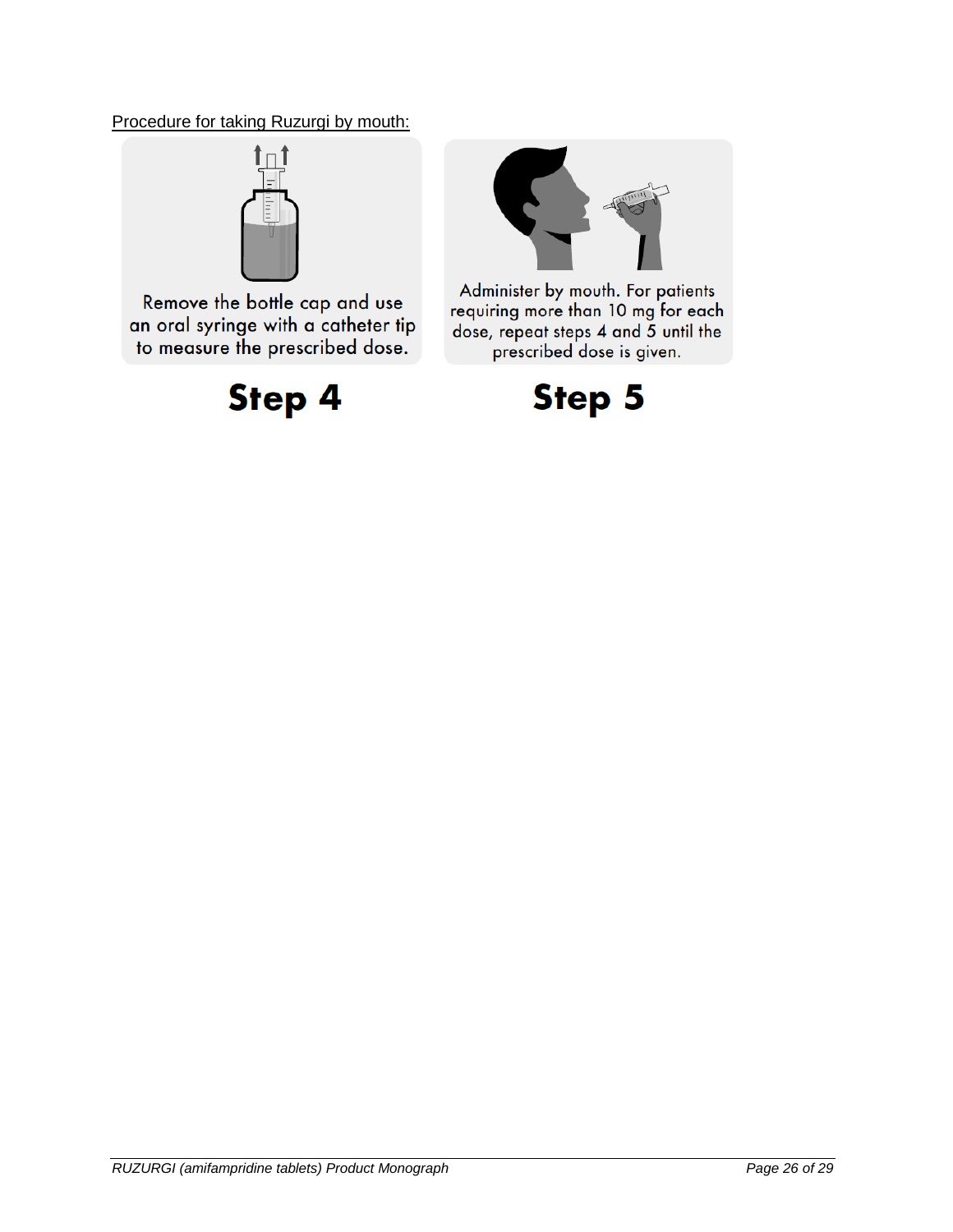Procedure for taking Ruzurgi through a feeding tube:

Use only an oral syringe with a catheter tip. Talk to your healthcare professional about the size and the type of catheter you should use.



Remove the bottle cap and use an oral syringe with a catheter tip to measure the prescribed dose.





Empty the medicine using the oral syringe with a catheter tip into the feeding tube right away. For patients requiring more than 10 mg for each dose, repeat steps 4 and 5 until the prescribed dose is given.

**Step 5** 



To flush the feeding tube, refill the syringe with 10 mL of sterile water.

# **Step 6**



Shake the syringe, insert the catheter tip into the feeding tube to flush any remaining medicine from the feeding tube into the stomach.



### **Usual Dose:**

- Your dose will be decided by your doctor based on your condition and how you react to RUZURGI.
- You will likely take RUZURGI 2 to 3 times a day and up to 5 times a day.

### **Overdose:**

If you think you have taken too much Ruzurgi, contact your healthcare professional, hospital emergency department or regional poison control centre immediately, even if there are no symptoms.

# **Missed Dose:**

If you miss your dose by a few hours and you are feeling weak, take your missed dose as soon as possible. If you missed your dose and it is close to your next dose, take it at your next dose. **Do not** double your dose to make up for the missed dose.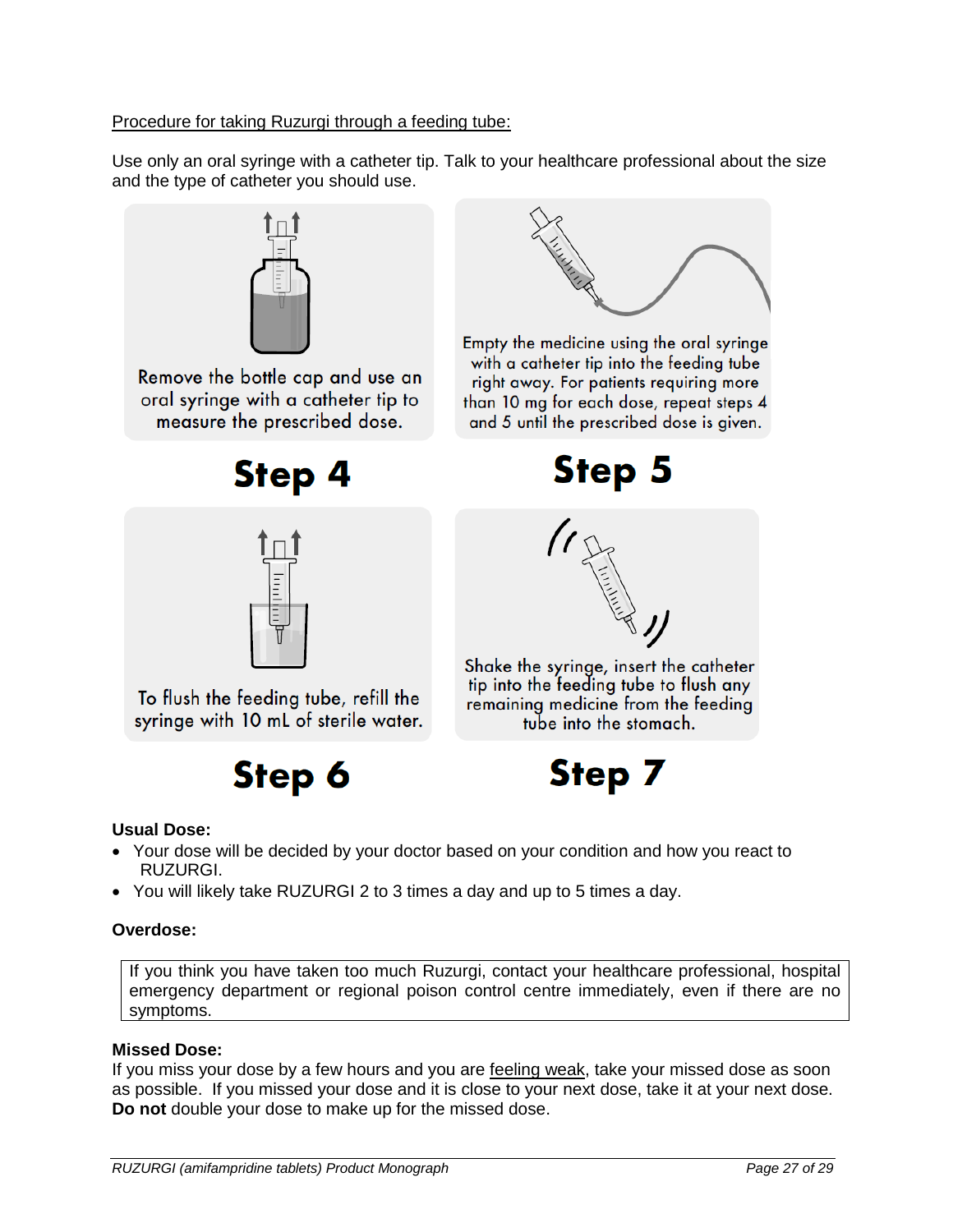# **What are possible side effects from using Ruzurgi?**

These are not all the possible side effects you may feel when taking Ruzurgi. If you experience any side effects not listed here, contact your healthcare professional.

The most common side effects of Ruzurgi are:

- Tingling around the mouth, tongue, face, fingers, toes, and other body parts
- Change in sense of taste (numbness or tingling in the mouth, on the lips or tongue)
- Change or reduction in sense of touch (numbness or tingling in the fingers)
- Stomach pain
- Indigestion
- Dizziness
- Nausea
- Diarrhea

| Serious Side Effects and What to do About Them                                                                                                                                  |                                      |                  |                                   |  |
|---------------------------------------------------------------------------------------------------------------------------------------------------------------------------------|--------------------------------------|------------------|-----------------------------------|--|
|                                                                                                                                                                                 | Talk to your healthcare professional | Stop taking drug |                                   |  |
| Symptom / effect                                                                                                                                                                | Only if severe                       | In all cases     | and get immediate<br>medical help |  |
| <b>COMMON</b><br><b>Seizures</b>                                                                                                                                                |                                      |                  |                                   |  |
| <b>UNCOMMON</b><br><b>Hypersensitivity reaction:</b><br>rash, itchiness along with<br>difficulty breathing with or<br>without swelling of the face, lips,<br>tongue and throat. |                                      |                  |                                   |  |

If you have a troublesome symptom or side effect that is not listed here or becomes bad enough to interfere with your daily activities, talk to your healthcare professional.

#### **Reporting Side Effects**

You can report any suspected side effects associated with the use of health products to Health Canada by:

- Visiting the Web page on Adverse Reaction Reporting [\(https://www.canada.ca/en/health-canada/services/drugs-health-products/medeffect](https://www.canada.ca/en/health-canada/services/drugs-health-products/medeffect-canada/adverse-reaction-reporting.html)[canada/adverse-reaction-reporting.html\)](https://www.canada.ca/en/health-canada/services/drugs-health-products/medeffect-canada/adverse-reaction-reporting.html) for information on how to report online, by mail or by fax; or
- Calling toll-free at 1-866-234-2345.

*NOTE: Contact your health professional if you need information about how to manage your side effects. The Canada Vigilance Program does not provide medical advice.*

#### **Storage:**

Store Ruzurgi in the container from the pharmacy at room temperature between 20°C to 25°C